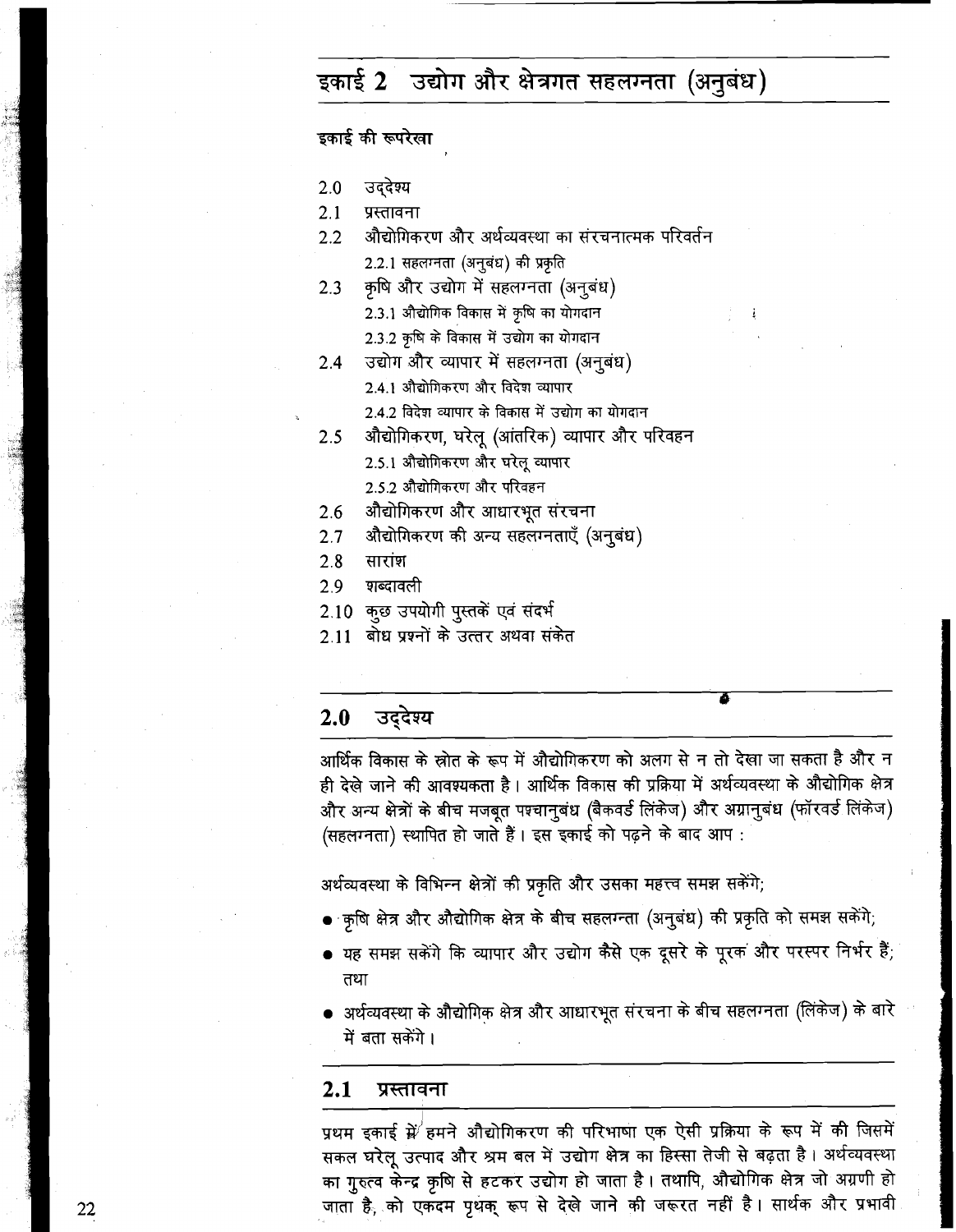औद्योगिक विकास का पोषण अर्थव्यवस्था के अन्य क्षेत्रों में विकास पर निर्भर करता है, साथ ही यह अन्य क्षेत्रों में विकास को भी बढ़ावा देता है। उदाहरण के लिए औद्योगिकरण का सुत कार्यक्रम तब तक लाभप्रद नहीं हो सकता है, जब तक कि इसे कृषि क्षेत्र का मजबत सहारा न मिले; इसी प्रकार औद्योगिक विकास से उत्पन्न अवसरों तथा परिस्थितियों के परिणामस्वरूप कृषि उत्पादकता में सुधार होता है जो तीव्र औद्योगिकरण को और बढ़ावा देता है । इसी प्रकार की सहलग्नता अर्थव्यवस्था के औद्योगिक क्षेत्र और सेवा क्षेत्र के विकास के बीच भी देखी जा सकती है। उद्योगों के तीव्र विकास के लिए आधारभुत संरचना की आवश्यकता होती है और पुन: तीव्र औद्योगिकरण से आधारभूत संरचना को बढ़ावा मिलता है । हमें औद्योगिक क्षेत्र और अर्थव्यवस्था के अन्य क्षेत्रों के बीच, सहलग्नता का विस्तार पूर्वक पता लगाना चाहिए ।

#### औद्योगिकरण और अर्थव्यवस्था का संरचनात्मक परिवर्तन  $2\sqrt{2}$

औद्योगिकरण की प्रक्रिया जैसे-जैसे आगे बढ़ती है, अर्थव्यवस्था में संरचनात्मक परिवर्तन होता जाता है। संरचनात्मक परिवर्तन के विश्लेषण के उद्देश्य से हम एक अर्थव्यवस्था को तीन क्षेत्रों अर्थात् (एक) प्राथमिक क्षेत्र (दो) द्वितीयक क्षेत्र और (तीन) सेवा क्षेत्र में बाँटते हैं

- अर्थव्यवस्था के प्राथमिक क्षेत्र की परिभाषा में कृषि, पशुपालन, सभी प्रकार की खेती, शिकार (आखेट). मत्स्यन और वानिकी को सम्मिलित करते हैं।
- |द्वितीयक क्षेत्र में विनिर्माण, निर्माण, खनन और विद्युत का उत्पादन शामिल है। कतिपय देशों में खनन और विद्युत उत्पादन को इस आधार पर प्राथमिक उत्पादन में सम्मिलित किया गया है कि इनमें प्राकृतिक संसाधनों का दोहन होता है। यह सत्य है, किंतु इन उद्योगों का प्रचालन कई तरह से विनिर्माण उद्योग के सदृश है और इनकी कृषि से समानता अत्यन्त कम है।
- सिवा क्षेत्र में, व्यापार और वाणिज्य, परिवहन, लोक प्रशासन, घरेल, व्यक्तिगत और व्यावसायिक सिवाएँ सम्मिलित हैं।

औबीगिकरण के साथ अर्थव्यवस्था में विभिन्न क्षेत्रों के सापेक्षिक महत्त्व में परिवर्तन होता है। इस संबंध में साइमन कजनेत्स ने 15 देशों के अपने दीर्घकालीन नमूनों (निदर्शों) के अध्ययन के आधार पर निम्नलिखित निष्कर्षों को प्रस्तुत किया था:

- सभी 15 देशों में निरपवाद रूप से श्रम बल और राष्ट्रीय उत्पादन में कृषि क्षेत्र के हिस्सों में गिरावट आई है। अधिकांश देशों में श्रम बल और राष्ट्रीय उत्पादन में .<br>विनिर्माण क्षेत्र का हिस्सा बढ़ा। तथापि, श्रम बल में विनिर्माण क्षेत्र का हिस्सा उतना नहीं बढ़ा, जितने की अपेक्षा की गई थी। अंतत:, सभी देशों में श्रम बल में सेवा क्षेत्र के हिस्सों में वृद्धि हुई किंतु राष्ट्रीय उत्पादन में इसके हिस्से की तद्नुरूप वृद्धि नहीं दिलाई पडती है।
- गैर कृषि क्षेत्रों में प्रति-मजदूर-उत्पाद में वृद्धि हुई है किंतु कृषि क्षेत्र में प्रति-मजदूर-उत्पाद मैं वृद्धि उससे भी ज्यादा रही है। अध्ययन किए गए अधिकांश देशों में अर्थव्यवस्था के गैर कृषि क्षेत्र एवं विनिर्माण क्षेत्र में प्रति-मजदूर-उत्पाद में वृद्धि सेवा क्षेत्र में प्रति-मजदूर-उत्पाद .<br>मैं वृद्धि से कहीं ज़्यादा रही। कृषि क्षेत्र में प्रति-मजदूर-उत्पाद में वृद्धि, विनिर्माण अथवा सैवा दोनों क्षेत्रों की अपेक्षा अधिक धीमी थी।

इस प्रकार, कजनेत्स अनुभव सिद्ध साक्ष्य के आधार पर यह व्याख्या करते हैं, कि आर्थिक विकास किस प्रकार अर्थव्यवस्था के विभिन्न क्षेत्रों के सापेक्षिक महत्त्व में परिवर्तन से संबद्ध है। इन निष्कर्षों का महत्त्व यह है कि ऐतिहासिक रूप से आर्थिक विकास की प्रक्रिया के दौरान स्पष्ट रूप से कृषि क्षेत्र से दूरी बढ़ती है तथा साथ ही प्रति व्यक्ति आय में भी वृद्धि होती है, और प्रति व्यक्ति आय में वृद्धि औद्योगिकरण, शहरीकरण और उससे जुड़ी प्रक्रियाओं का परिणाम माना जाता है ।

उद्योग और क्षेत्रगत सहलग्नता (अनुबंध)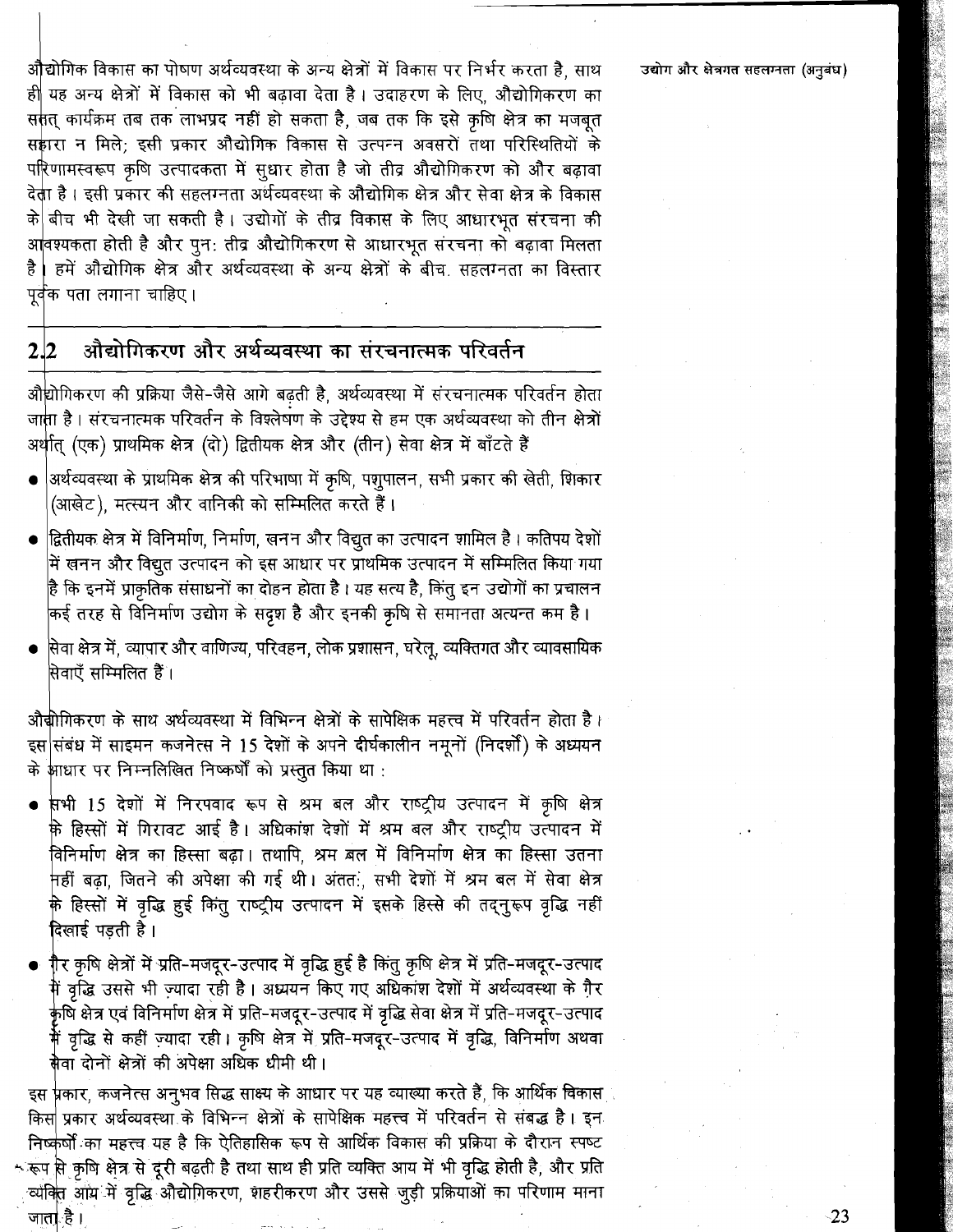औद्योगिक अर्थशास्त्र: प्रस्तावना

# 2.2.1 सहलग्नता (अनुबंध) की प्रकृति

यर्थव्यवस्था के विभिन्न क्षेत्रों के बीच विद्यमान सहलग्नता की पहचान निम्न रूप में की जा सकती है :

- पश्चानुबंध (बैकवर्ड लिंकेज) और
- अग्रानुबंध (फॉरवर्ड लिंकेज)

पश्चानुबंध का अभिप्राय, उद्योग अथवा फर्म और इसके आदानों के आपूर्तिकर्ताओं के बीच संबंध से है। उद्योग के उत्पादन में परिवर्तन का प्रभाव इराके आदानों के आपूर्तिकर्ताओं पर पड़ेगा तथा आदानों की माँग में परिवर्तन आएगा।

अग्रानुबंध का अभिप्राय, उद्योग अथवा फर्म और अन्य उद्योगों अथवा फर्मों जो इसके उत्पादन को आदान की भाँति उपयोग करते हैं, के बीच संबंध से है। उत्पादन अथवा मूल्य में परिवर्तन इसके उत्पादों के प्रयोगकर्ताओं पर टाल दिया जाता है।

अर्थव्यवस्था के विभिन्न क्षेत्र-कृषि, उद्योग व्यापार, आधारभूत संरचना-पश्चानुबंध और अग्रानुबंध के माध्यम से एक दूसरे से नजदीकी रूप से जुड़े हुए हैं। हम अर्थव्यदस्था के विभिन्न क्षेत्रों के बीच विद्यमान इन सहलग्नताओं की प्रकृति को विस्तारपूर्वक जाँच करेंगे।

#### कृषि और उद्योग के बीच सहलग्नता  $2.3$

कृषि और औद्योगिक विकास दोनों एक-दूसरे के पूरक हैं, और स्वत: ही अन्योन्याश्रित हैं। हम इनकी पूरकता और सहलग्नता पर दो भागों में चर्चा कर सकते हैं।

- औद्योगिक विकास में कृषि क्षेत्र का योगदान।
- कृषि क्षेत्र के विकास में उद्योगों का योगदान।

# 2.3.1 औद्योगिक विकास में कृषि क्षेत्र का योगदान

साइमन कजनेत्स ने पाया कि समग्र आर्थिक विकास में कृषि क्षेत्र चार प्रकार से योगदान कर सकता है :

- उत्पाद योगदान; अर्थात् खाद्य और कच्चा माल उपलब्ध कराना; i)
- बाज़ार योगदान; अर्थात् गैर कृषि क्षेत्र में उत्पादक मालों और उपभोक्ता सामग्रियों के लिए  $\mathbf{ii}$ ) बाज़ार उपलब्ध कराना;
- iii) उपादान योगदान; अर्थात् गैर कृषि क्षेत्र को श्रम और पूँजी उपलब्ध कराना;
- iv) विदेशी-मुद्रा योगदान; अर्थात् विविधिकृत आयातों के लिए अपेक्षित विदेशी मुद्रा अर्जित करना।

हम आगे के भागों में औद्योगिक विकास में कृषि क्षेत्र के योगदान को स्पष्ट करेंगे।

क) खाद्य आपूर्ति और औद्योगिकरण

औद्योगिकरण की एक महत्त्वपूर्ण दिशेषता यह है कि इसके द्वारा कृषि उत्पादों के लिए माँग में भारी वृद्धि होती है और खाद्य आपूर्ति में वृद्धि न हो पाने की अवस्था में विकास की प्रक्रिया अवरुद्ध हो सकती है।

माँग में स्वतः परिवर्तनों से अलग, माँग में वढ़ि की वार्षिक दर D = n + eq है जहाँ n और q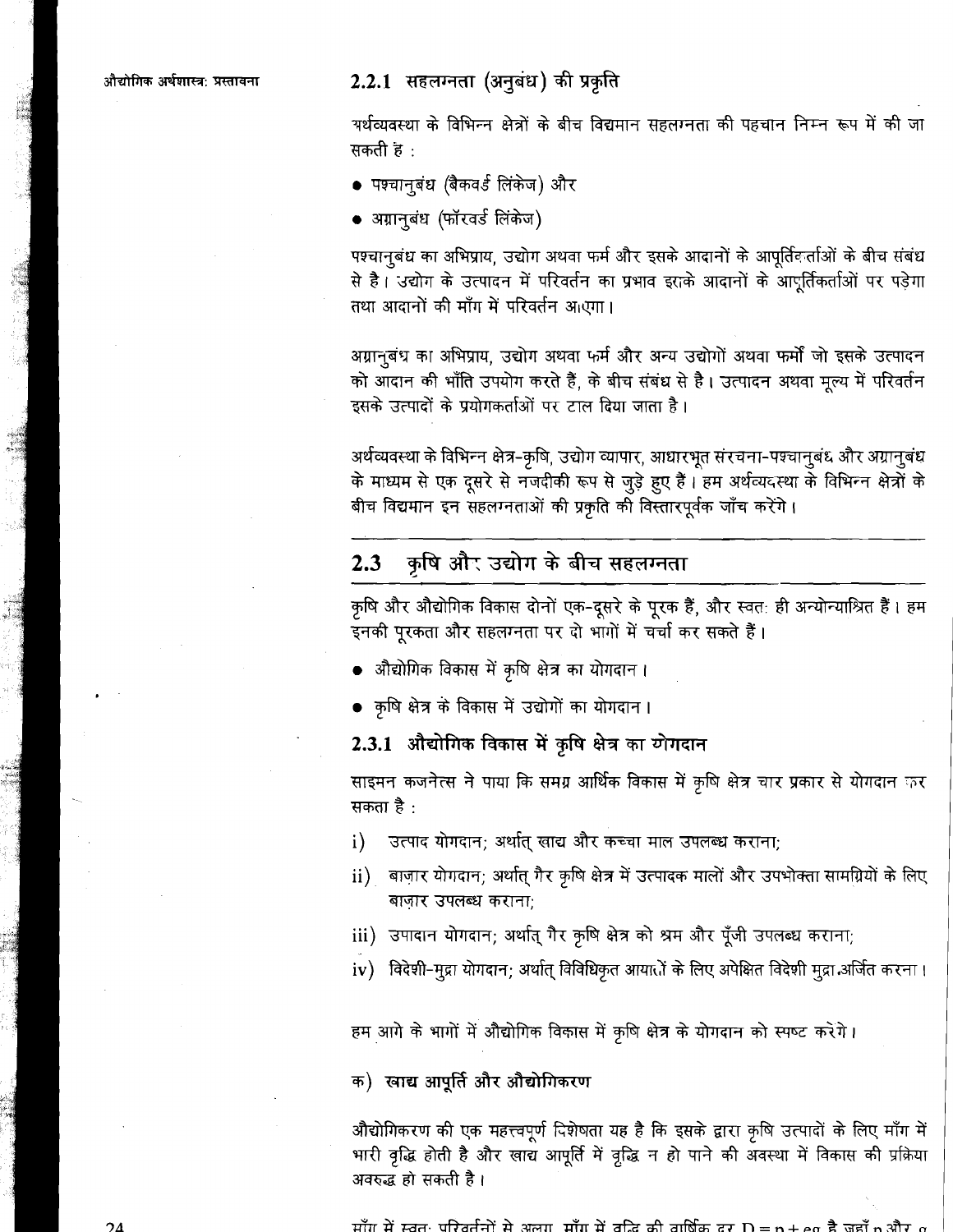क्रमश: जनसंख्या वृद्धि दर तथा प्रति व्यक्ति आय हैं और e कृषि उत्पादों के लिए आय माँग लोच है ।

विकासशील देशों में खाद्य आय माँग लोच अधिक आय वाले राष्ट्रों की तुलना में काफी ज़्यादा होता है। इसलिए, प्रतिव्यक्ति आय में वृद्धि के दिए गए दर का, कृषि उत्पादों की माँग पर, आर्थिक रूप से विकसित देशों की तुलना में काफी ज़्यादा प्रभाव पड़ता है।

तीव्र औद्योगिकरण से प्रति व्यक्ति आय में वृद्धि होती है। यदि माँग में वृद्धि के अनुरूप खाद्य आपूर्ति नहीं बढ़ती है तो खाद्य के मूल्यों में अत्यधिक वृद्धि होगी जिससे मजदूरी दर में वृद्धि करने के लिए दबाव बढ़ेगा और इसका दुष्प्रभाव औद्योगिक लाभ, निवेश और वृद्धि पर पडेगा।

यह संभव है, कि आंतरिक माँग-आपूर्ति संतुलन को बनाए रखने के लिए आयात द्वारा खाद्यान्नों की घरेलू आपूर्ति का अंतर पूरा किया जाए। किंतु इस तरह के कार्य से एक अन्य असंतुलन पैदा होता है जिससे इस बार अर्थव्यवस्था के बाह्य क्षेत्र में असंतुलन पैदा होता है जिसका घरेलू क्षेत्र पर प्रतिकूल प्रभाव पड़ता है। खाद्यान्न आयात का देश के भुगतान-संतुलन पर भारी दबाव पड़ सकता है। इसका अर्थ यह भी हुआ कि एक देश को पूँजीगत माल जैसे मशीनों, तकनीकी ज्ञान इत्यादि का अधिक जरूरी आयात छोड़ने पर बाध्य होना पड़े। यदि ऐसा होता है तो इससे विकास की संभावना और क्षीण हो जाएगी।

ख) उद्योग के लिए आदान

उद्योग के लिए आवश्यक दो महत्त्वपूर्ण आदान सिर्फ कृषि क्षेत्र से प्राप्त किए जा सकते हैं। ये हैं :  $(i)$  कच्चा माल और  $(ii)$  श्रम।

सभी प्रौद्योगिकीय और वैज्ञानिक परिवर्तन के बावजूद भी उद्योगों के लिए यह संभव नहीं है कि वे कृषिगत कच्चे मालों जैसे कपास, जूट, गन्ना, चर्म इत्यादि की आपूर्ति के बिना काम चला सकें। यह निश्चितता के साथ कहने में कोई अतिशयोक्ति नहीं होगी कि किसी विशेष वर्ष के दौरान कृषि फसलों का बर्बाद हो जाना उद्योग के लिए भी विनाशकारी होता है क्योंकि परिणामस्वरूप कच्चे मालों की आपूर्ति ठप पड़ जाती है।

इसी प्रकार, विकासशील अर्थव्यवस्था के कृषि क्षेत्र में जनसंख्या का अधिकांश हिस्सा नियोजित होता है। औद्योगिकरण की प्रक्रिया जैसे-जैसे आगे बढ़ती है, श्रम की आवश्यकता भी बढ़ती जाती है तथा इस आवश्यकता को केवल कृषि क्षेत्र से श्रम निकाल कर ही पूरा किया जा सकता है। यदि मजदूरों को कृषि क्षेत्र से निकाल कर उन्हें औद्योगिक क्षेत्र में लगाना है तो कृषि उत्पादकता बढ़ाना अत्यधिक जरूरी है ताकि उन्हें वहाँ से निकालना संभव हो सके। ज्यों-ज्यों अधिक से अधिक मजदूर कृषि क्षेत्र से बाहर निकलते जाते हैं; शेष मजदूरों को अपनी उत्पादकता जरूर बढ़ानी चाहिए, ताकि आवश्यक खाद्यान्न आपूर्ति को बनाए रखा जा सके।

ग) पूँजी विनिर्माण के स्रोत

एक विकासशील देश में राष्ट्रीय आय का मुख्य अंश कृषि क्षेत्र से उत्पन्न होता है। यदि कृषि क्षेत्र सुविकसित है, तो यह औद्योगिक क्षेत्र में पूँजी विनिर्माण में शुद्ध योगदान कर सकता है। इस दृष्टिकोण के समर्थन में तीन तर्क दिए जाते हैं :

उद्योग की तुलना में कृषि में पूँजी-उत्पादन अनुपात, सापेक्षिक रूप से कम है इसलिए कृषि  $\mathbf{i}$ क्षेत्र में केवल अल्प पूँजी निवेश करके उत्पादकता बढ़ाने की गुजाइश अधिक है।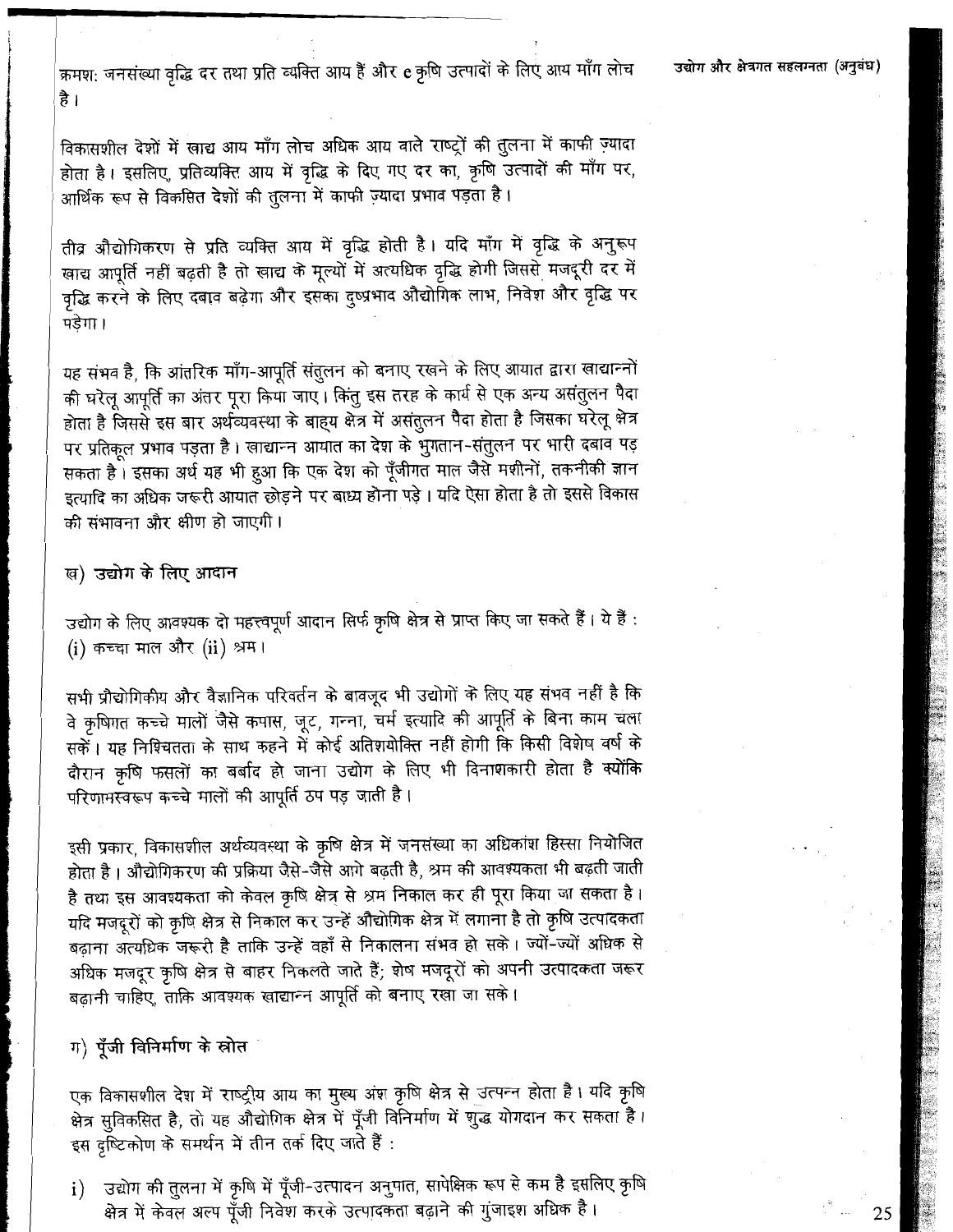,<br>औद्योगिक अर्थशास्त्र: प्रस्तावना

- ii) क्षेत्रगत व्यापार की स्थिति (टर्म्स ऑफ ट्रेड) की कृषि के पक्ष में और सुधारने की जोरदार प्रवृत्ति होती है जिसके फलस्वरूप गैर-कृषि आय की तुलना में कृषि आय में वृद्धि अपेक्षाकृत अधिक होती है।
- <u>iii) खेतिहर जनसंख्या का परम्परागत रूप से उपभोग स्तर सामान्यत: कम होता है. और इसमें </u> कृषि विकास के फलस्वरूप आय में होने वाली वृद्धि के अनुरूप बढ़ोत्तरी होने की संभावना नहीं होती है।

# घ) विदेशी मुद्रा का स्रोत

अपने शैशवावस्था में उद्योग न सिर्फ नगण्य विदेशी मुद्रा अर्जित करता है वरन् इसे इसकी आवश्यकता भी अधिक होती है। उद्योग को स्थानीय स्तर पर उत्पादित नहीं हो रहे मशीनों, प्रौद्योगिकी और अन्य आदानों की भी आवश्यकता होती है और जिसके लिए विदेशी मुद्रा की जरूरत पड़ती है। यदि कृषि प्राथमिक उत्पादों के निर्यात बिक्री से विदेशी मुद्रा नहीं अर्जित करता है, तो देश को फिर भुगतान संतुलन की समस्या का सामना करना पड़ेगा जिससे औद्योगिकरण का कार्यक्रम बाधित होगा।

ङ) औद्योगिक उत्पादों के लिए बाजार

उद्योग कुशलतापूर्वक कार्य कर सके इसलिए सुदृढ़ और सुविकसित बाज़ार की आवश्यकता होती है। ऐसे अनेक उद्योग हैं जिनके लिए समकालीन प्रौद्योगिकी और बड़े पैमाने की मितव्ययिता का लाभ उठाने के लिए न्यूनतम व्यवहार्य आकार का होना आवश्यक है।

विकासशील देशों में औद्योगिक मालों की थोक माँग कृषि पर प्रत्यक्ष रूप से निर्भर जनसंख्या से आता है। यदि कृषि क्षेत्र में लोगों की आय उनकी जीवन निर्वाह आवश्यकताओं से अधिक नहीं होती है, तो वे उद्योग की आवश्यकताओं के अनुरूप बाज़ार उपलब्ध नहीं करा सकेंगी। जो कि इसकी स्थापना और सतत् विकास के लिए जरूरी है। औद्योगिक उपभोक्ता सामग्रियों की माँग को कृषि क्षेत्र दो प्रकार से प्रभावित करता है:

बढ़ा हुआ कृषि उत्पादन और बढ़ रही आय औद्योगिक वस्तुओं के माँग में वृद्धि को उत्प्रेरित  $\mathbf{i}$ करती है।

उद्योग पर कृषि का प्रभाव भी 'व्यापार की स्थिति' (Terms of Trade) के माध्यम से  $ii)$ कार्य करता है। कृषि के पक्ष में व्यापार की स्थिति में सुधार से शहरी क्षेत्रों में गैर खाद्य मदों के लिए माँग पर प्रतिकुल प्रभाव पड़ेगा, ग्रामीण क्षेत्र में व्यापार की स्थिति का प्रभाव आवश्यक रूप से एक दिशा में नहीं होगा। कम आय समूहों के मामले में, शहरी क्षेत्र की भाँति ही प्रभाव होगा, अधिक आय समूहों के मामले में माँग पर नकारात्मक प्रभाव को कृषि वस्तुओं के मूल्यों में बढ़ोत्तरी से आय में हुई वृद्धि को निष्प्रभावी किया जा सकता है। व्यापार की स्थिति में वृद्धि का समग्र प्रभाव जनसंख्या के सभी वर्गों के लिए संयुक्त प्रभाव पर निर्भर करेगा।

इस प्रकार, कृषि क्षेत्र में निष्पादन, उत्पादन परिणाम और 'व्यापार की स्थिति' प्रभावों दोनों के माध्यम से औद्योगिक उपभोक्ता वस्तुओं के माँग को प्रभावित कर सकता है।

संक्षेप में, औद्योगिकरण के कार्यक्रम में बढ़ती हुई कृषि उत्पादकता का महत्त्वपूर्ण योगदान होता है और यह एक महत्त्वपूर्ण शर्त है जिसे किसी अर्थव्यवस्था के आत्मधारित विकास की प्रक्रिया के लिए तैयार होने से पूर्व पूरा किया जाना अनिवार्य है।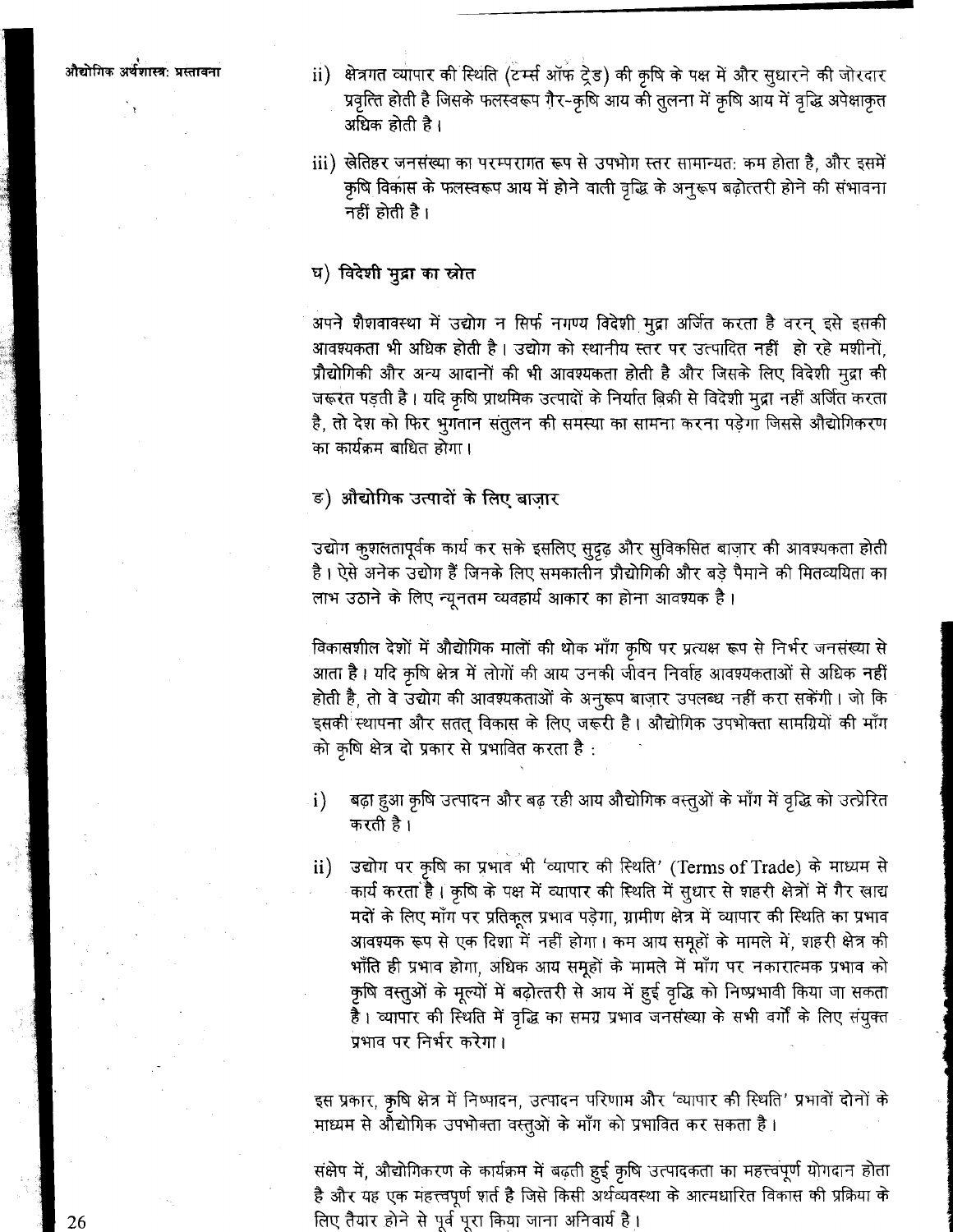| 1)             | आप अर्थव्यवस्था के संरचनात्मक रूपान्तर से क्या समझते हैं?                                                                    |
|----------------|------------------------------------------------------------------------------------------------------------------------------|
|                |                                                                                                                              |
|                |                                                                                                                              |
|                |                                                                                                                              |
|                |                                                                                                                              |
| 2)             | अर्थव्यवस्था के विकास के साथ इसकी संरचना में किस प्रकार के परिवर्तन होते हैं?                                                |
|                |                                                                                                                              |
|                |                                                                                                                              |
|                |                                                                                                                              |
|                |                                                                                                                              |
| $\overline{3}$ | अग्रानुबंध और पश्चांनुबंध के बीच भेद कीजिए?                                                                                  |
|                |                                                                                                                              |
|                |                                                                                                                              |
|                |                                                                                                                              |
|                |                                                                                                                              |
|                | $4$ ) विकासशील अर्थव्यवस्था में तीव्र औद्योगिकरण की प्रक्रिया में कृषि क्षेत्र के चार योगदानों का<br>उल्लेख कीजिए।<br>$\sim$ |
|                |                                                                                                                              |
|                |                                                                                                                              |
|                |                                                                                                                              |
|                |                                                                                                                              |
|                |                                                                                                                              |

# 2.3.2 कृषि के विकास में उद्योग का योगदान

बोध प्रश्न 1

उद्योग कई प्रकार से कृषि के विकास में योगदान करता है तथा इसकी प्रगति को संभव बनाता है:

उर्वरक, कीटनाशक और यहाँ तक कि पानी सहित अधिकांश आधुनिक आदान उद्योग द्वारा उपलब्ध कराए जाते हैं।

उचोग खेतों के लिए आवश्यक मशीन उपलब्ध कराते हैं।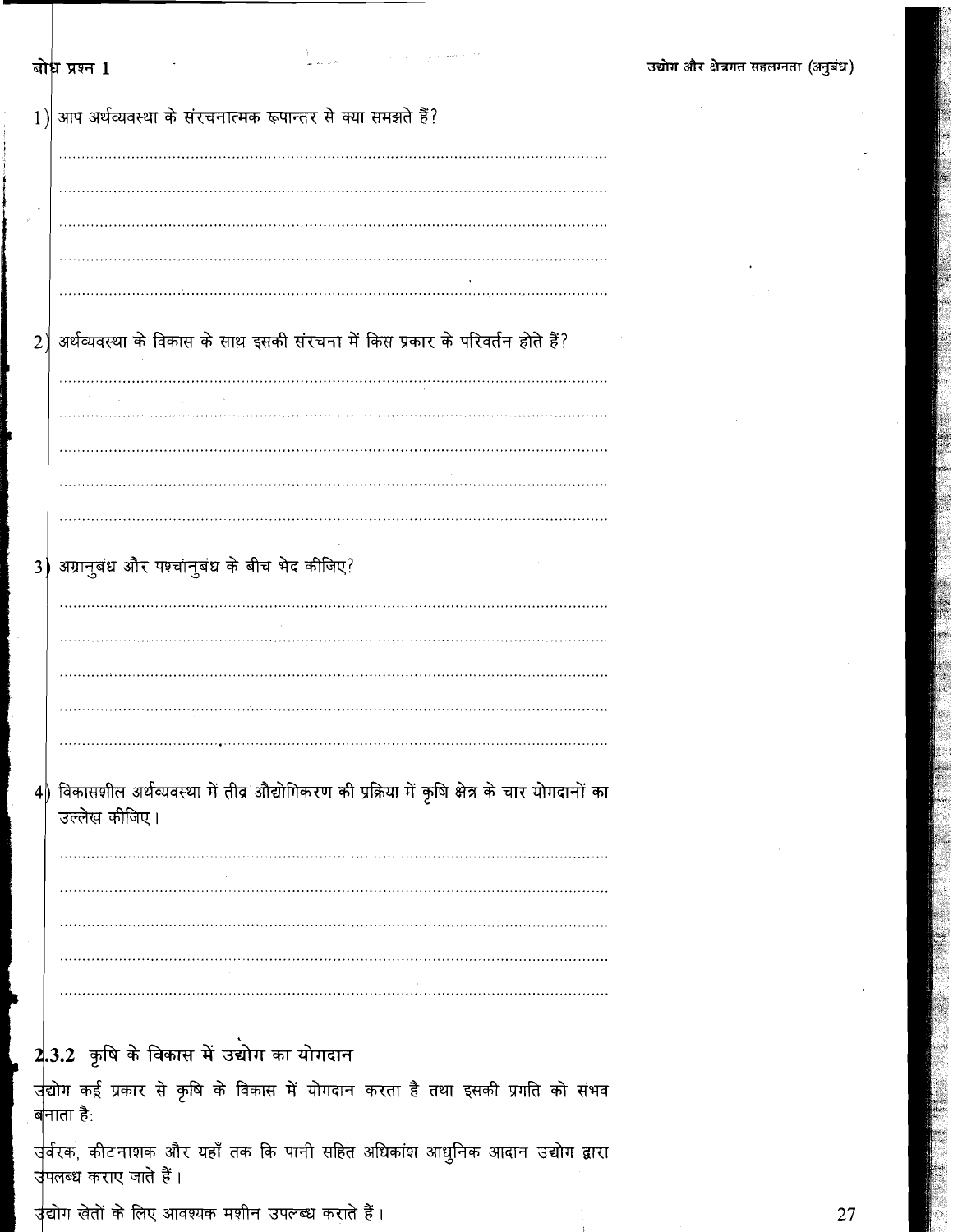कृषि-अभियांत्रिकी उद्योग का एक महत्त्वपूर्ण अंग है।

हमारे देश में हरित क्रांति के लिए उत्तरदायी अधिकांश अनुसंधान उस वातावरण में संभव हुए जिसे औद्योगिक संस्कृति कहा जाता है।

उद्योग कृषि की प्रगति के लिए अपेक्षित आधारभूत संरचना के निर्माण में सहायता करता है। इसमें परिवहन और संचार, व्यापार और वाणिज्य, बैंकिंग और विपणन तंत्र इत्यादि सम्मिलित हैं।

उद्योग ग्रामीण क्षेत्र में बढ़ती हुई जनसंख्या और आय के परिणामस्वरूप उपभोक्ता मालों की बढ़ती हुई माँग को पुरा करता है।

संक्षेप में, एक विकासशील देश के लिए कृषि और उद्योग दोनों के एकीकृत विकास को बढ़ावा देना एक विवेकसम्मत और युक्तिसंगत रणनीति है, न सिर्फ इसलिए कि आर्थिक विकास की दिशा में वे परस्पर निर्भर हैं; अपितु इसलिए भी कि वे तकनीकी दृष्टि से भी परस्पर संबंधित हैं, चूँकि दोनों क्षेत्र अपनी-अपनी उत्पादन प्रक्रिया में दूसरे के उत्पादन का किसी न किसी प्रकार से उपयोग अवश्य करते है। कृषि और उद्योग के एकीकृत विकास की रणनीति तैयार करने में कृषि आधारित उद्योगों को महत्त्वपूर्ण भूमिका सौंपी जानी चाहिए, क्योंकि वह दोनों के बीच में अत्यन्त ही महत्त्वपूर्ण कड़ी है। विकासशील देश अत्याधुनिक औद्योगिक काम्प्लेक्स को बढ़ावा देने के प्रयास में कृषि आधारित उद्योगों की, उस महत्त्वपूर्ण भूमिका को नजरअंदाज कर देते हैं। जो वह, कृषि और उद्योग के एकीकृत विकास को बढ़ावा देने और जड़ ग्रामीण अर्थव्यवस्था को गतिमान औद्योगिक अर्थव्यवस्था में बदलने में निभा सकता है।

#### उद्योग और व्यापार में सहलग्नता (लिंकेज)  $2.4$

उद्योग और व्यापार के बीच पश्चानुबंध और अग्रानुबंध अर्थव्यवस्था के किसी अन्य दो क्षेत्रों के बीच सहलग्नता की तूलना में अधिक पारदर्शी और गहरा है। यह कहना सिर्फ पुनरोक्ति होगी कि:

- तीव्र औद्योगिकरण के फलस्वरूप व्यापार का तेजी से प्रसार होता है, और
- व्यापार का तेज प्रसार, तीव्र औद्योगिकरण की अनिवार्य शर्त है।

तथापि, इससे पहले कि हम इस सहलग्नता की प्रकृति की जाँच-पड़ताल करें हम यह बताना चाहेंगे कि व्यापार घरेलू व्यापार अथवा विदेशी व्यापार दोनों में से एक हो सकता है। घरेलू व्यापार में माल और सेवाओं का प्रवाह देश की भौतिक सीमाओं के अंदर होता है, विदेश व्यापार में माल और सेवाओं का प्रवाह सीमा के आर-पार होता है। इस भाग में हम औद्योगिकरण और विदेश व्यापार के बीच सहलग्नता का अपना विश्लेषण जारी रखेंगे। हम घरेलू व्यापार का विश्लेषण आगे के भाग में करेंगे।

# 2.4.1 औद्योगिकरण और विदेश व्यापार

पूर्व में विदेश व्यापार ने "विकास के इंजिन'' की भाँति कार्य किया है (उन्नीसवीं शताब्दी में ग्रेट ब्रिटेन और बीसवीं शताब्दी में जापान), और हाल के समय में भी एशिया की नई औद्योगिकरण करने वाली अर्थव्यवस्थाएं जैसे, हांगकांग (इस समय चीन का विशेष प्रशासित क्षेत्र), सिंगापूर, ताइवान, मलेशिया, थाइलैंड और दक्षिण कोरिया द्वारा अपनाई गई ''बहिर्गामी-अभिविन्यास विकास रणनीति'' (आउटवार्ड ओरिएण्टेड ग्रोथ स्ट्रेटेजी) ने उन्हें छोटे संसाधनविहीन विकासशील अर्थव्यवस्थाओं की बाधाओं को पार करने में सक्षम बनाया है।

विदेश व्यापार कई प्रकार से तीव्र औद्योगिकरण में योगदान करता है :

सबसे पहले विदेश व्यापार तीव्र औद्योगिकरण के लिए भौतिक साधन (पूँजीगत माल, मशीन और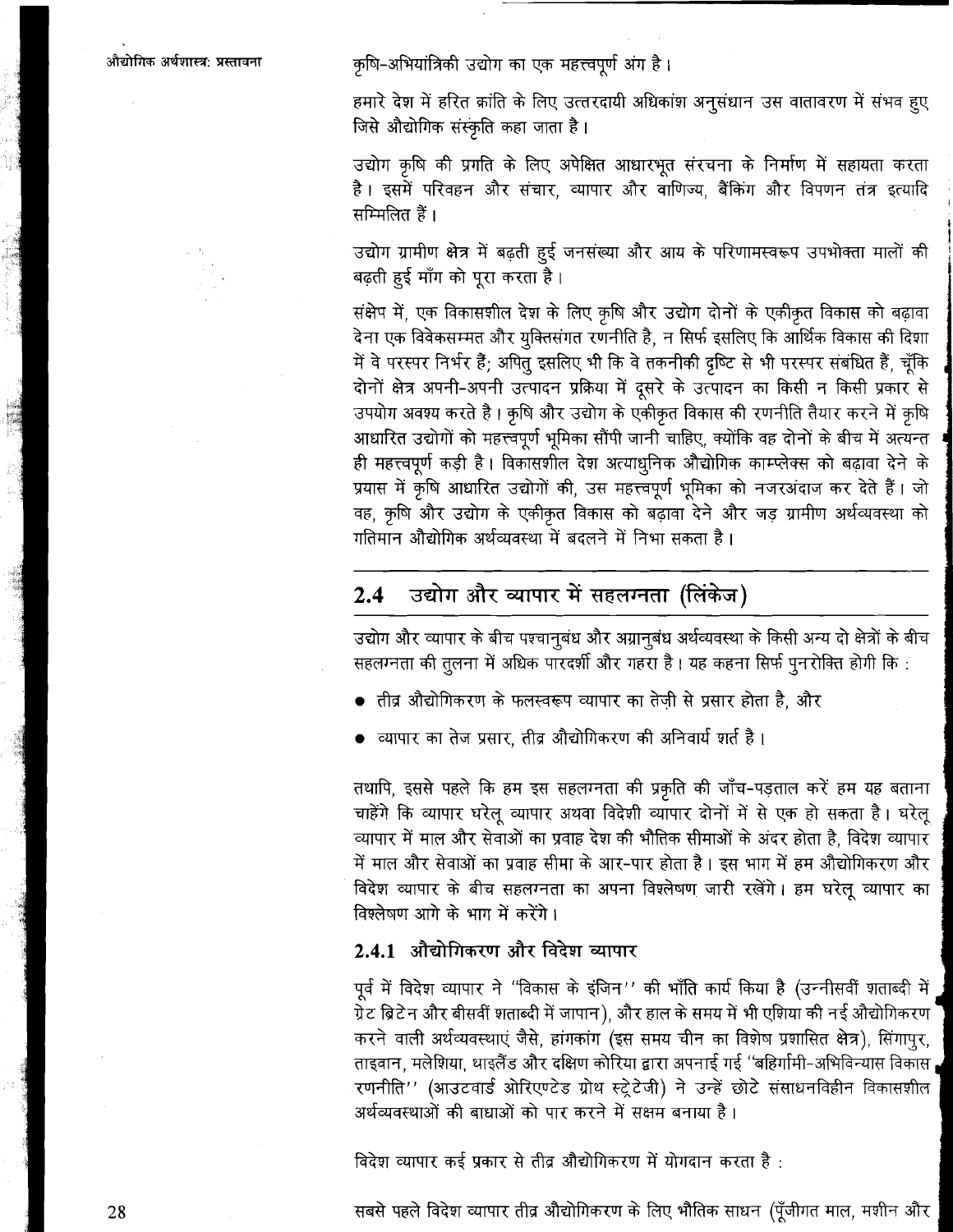<sub>र्</sub>सरा, संभवत: भौतिक सामग्रियों के आयात से भी ज़्यादा महत्त्वपूर्ण तकनीकी ज्ञान*,* दक्षता, **प्रबन्धकीय मेधा और उद्यमिता का आयात है। य**ह, ानेश्चय ही विकासशील देशों के लिए विशेष रूप से महत्त्वपृर्ण है । किंतु विकसित देशों को भी परस्पर व्यापार से अत्यधिक लाभ होता है और .<br>कम विकसित औद्योगिक देशों को भी अधिक विकसित देशों से बेहतर तकनीकी और प्रबन्धकीय ज्ञान की प्राप्ति से लाभ हो सकता है ।

विकास और औद्योगिकरण की प्रक्रिया में विलम्ब से सम्मिलित होने वाले देशों को इस बात का सदैव फायदा रहता है कि वे औद्योगिकरण के क्षेत्र में अग्रणी देशों के अनुभवों, सफलताओं-असफलताओं और भूलों से सीख ले सकते हैं।

उन्नीसवीं शताब्दी में महाद्वीपीय यूरोपीय देशों और अमरीका को ग्रेट ब्रिटेन में हुई औद्योगिक क्रांति की प्रौद्योगिकीय आविष्कारों तथा उपलब्धियों से अत्यधिक लाभ हुआ था, बाद में जापानी नवीन आविष्कारों, ज्ञान-विज्ञान आदि को सीखने में अत्यन्त योग्य सिद्ध हुए।

आज विकासशील देशों के सम्मुख प्रौद्योगिकीय ज्ञान का विशाल और सतत् वर्द्धमान भण्डार विद्यमान है जिसमें से वह प्रौद्योगिकीय ज्ञान प्राप्त कर सकते हैं। यह सच है कि विकसित देशों की परिस्थितियों के अनुकूल विकसित पद्धतियों को सीधे अपना लेना बहुधा सभव नहीं है। किंतु अनुकूलन पहली-पहली बार आविष्कार करने से निश्चय ही कहीं अधिक आसान है।

व्यापार प्रौद्योगिकीय ज्ञान के पारगमन का सबसे महत्त्वपूर्ण वाहक है। लेकिन ऐसा नहीं कि व्यापार ही इस पारगमन का एकमात्र स्रोत है । वस्तुत: सौ वर्ष पूर्व व्यापार की यह भूमिका जितनी महत्त्वपूर्ण थी, संभवत: आज उतनी नहीं है क्योंकि विचार, दक्षता, तकनीकी जानकारी उन्नीसवीं शताब्दी की अपेक्षा अधिक आसानी तथा तीव्रता से और कम खर्च पर एक स्थान से दूसरे स्थान तक पहुँच जाते हैं। आज बाज़ार जिसमें अभियांत्रिकी और प्रबन्धर्काय विशेषज्ञों को वेतन पर रखा जा सकता है पहले की अपेक्षा अधिक संगठित है। इस क्षेत्र में और महत्त्वपूर्ण पूँजीगत उपस्करों के क्षेत्र में आज कहीं अधिक प्रतिस्पर्धा है। उन्नीसवीं शताब्दी में सिर्फ ग्रेट-ब्रिटेन ही एक ऐसा केन्द्र था जिससे औद्योगिक उपस्कर और तकनीकी जानकारी हासिल की जा सकती थी, और इन दोनों के निर्यात पर अनेक प्रतिबन्ध भी थे। आज यदि अधिक नहीं तो कम से कम ऐसे एक दर्जन केन्द्र हैं और यह सभी अपनी मशीनें और अभियांत्रिकी परामर्श तथा तकनीकी जानकारी बेचने को तत्पर हैं ।

हालाँकि, व्यापार अभी भी पारगमन का सबसे महत्त्वपूर्ण साधन है। जे एस मिल ने सैंकड़ों वर्ष पहले जो कहा था वह आज भी बहुत हद तक सच है : ''मानव के अल्प विकास की इस स्थिति में मानव को उनसे विजातीय भिन्न प्रकार से सोचने तथा अलग प्रकार से कार्य करने वाले व्यक्तियों के संपर्क में रखने के महत्त्व का अधिमूल्यांकन करना संभव नहीं।'' इस तरह के संपर्क सदैव और विशेषकर वर्तमान युग में प्रगति का प्रमुख स्रोत रहा है।

तीसरे, व्यापार पूँजी के प्रवाह के साधन के रूप में भी कार्य करता है। यह सच है कि एक विकासशील देश विदेश रो जो पूँजी प्राप्त कर सकता है वह पहले विकसित देश की ऋण देने की क्षमता और इच्छा पर निर्भर करता है और इस संबंध में निर्णय लेने की उनकी प्रक्रिया पर निश्चय ही उधार लेने वाले देश की आंतरिक नीतियों का प्रभाव पड़ता है। किंतु यह निष्कर्ष निकाला जा सकता है कि अन्य बातों के समान रहने पर यथार्थवादी पूर्वधारणा के अंतर्गत व्यापार का परिमाण जितना ही अधिक होगा, उतनी ही ज्यादा विदेशी पूँजी के आने की आशा की जा सकती है।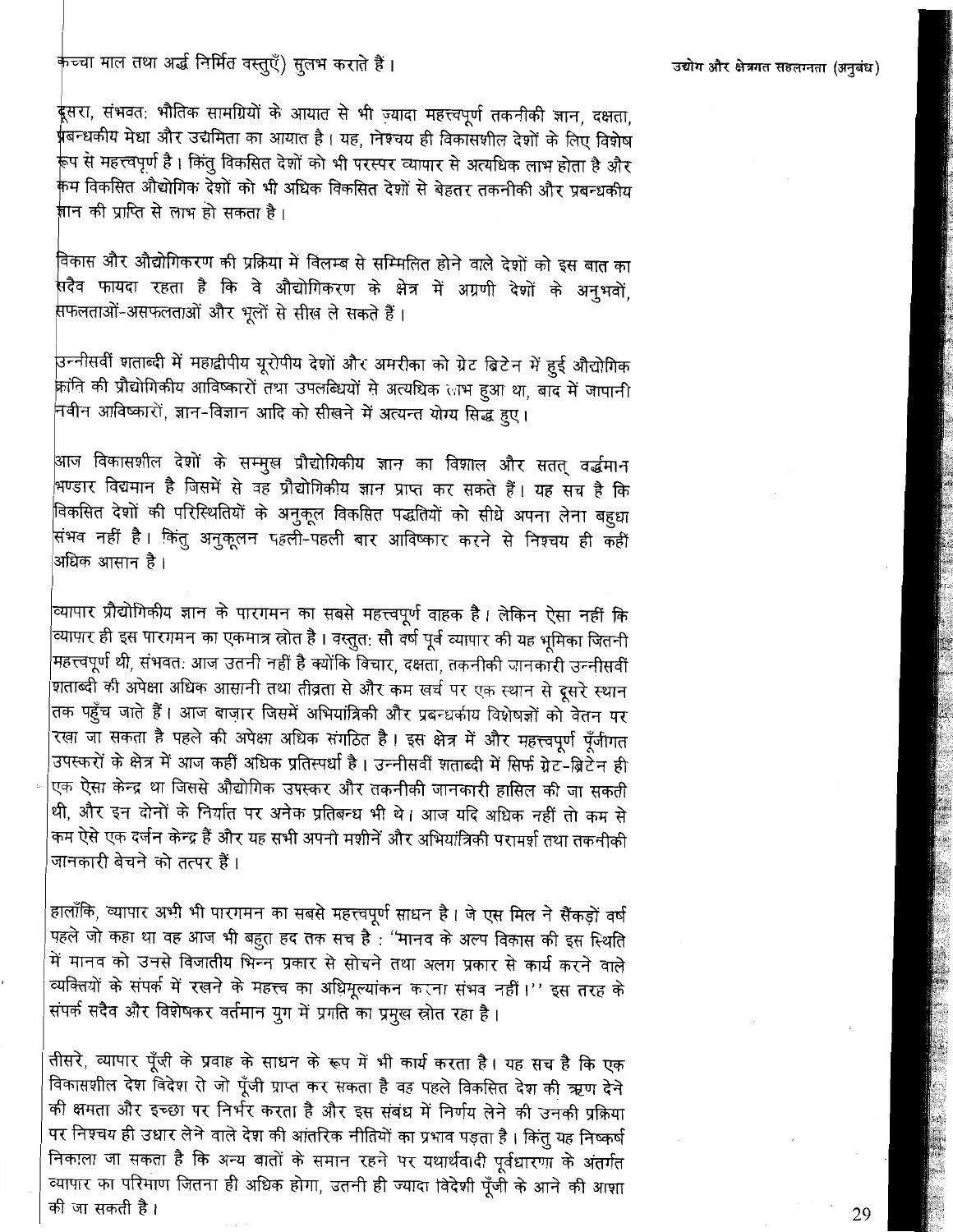इसका कारण यह है कि, व्यापार की मात्रा अधिक होने से ब्याज और मूलधन के पुनर्भुगतान का अंतरण अधिक सरलता से किया जा सकता है, जो कि व्यापार का परिमाण कम होने पर संभव नहीं है और यदि ब्याज तथा मूल के पुनर्भुगतान की संभावना कम है, तो पूँजी के बड़े पैमाने पर प्रवाह की आशा करना अयथार्थवादी होगा। इससे भी अधिक संबंधित तथ्य यह है कि निर्यात उद्योगों के लिए विदेशी पूँजी प्राप्त करना अधिक सरल है क्योंकि उनमें अन्य प्रकार के निवेशों की तुलना में जो प्रत्यक्ष तौर पर स्वयमेव भुगतान संतुलन में सुधार नहीं करता है पुन: अंतरण की समस्या का समाधान अन्तर्निहित होता है। विदेशी पूँजी द्वारा निर्यात उद्योगों को यह अधिमानता दिया जाना खेद जनक है क्योंकि अन्य प्रकार के निवेश (जैसे सार्वजनिक प्रतिष्ठानों, रेल मार्गों, विनिर्माण उद्योगों में निवेश) बहुधा अधिक उत्पादक होते हैं और ये तीव्र औद्योगिकरण में ज्यादा योगदान कर सकते हैं।

चौथा, व्यापार स्वस्थ प्रतिस्पर्धा का पोषण करके तथा अकुशल एकाधिकार को नियंत्रण में रख कर तीव्र औद्योगिकरण को बढ़ावा देता है। अमरीकी अर्थव्यवस्था दूसरी कई अन्य अर्थव्यवस्थाओं की तुलना में अधिक प्रतिस्पर्धी और दक्ष है उसका कारण संभवतया यह है कि अमरीका में एकाधिकार विरोधी नीति की तुलना में अधिक आंतरिक व्यापार स्वतंत्रता है जो सदैव ही यूरोप या किसी भी अन्य जगह की तुलना में अमरीका में अधिक लोकप्रिय है।

विकासशील देशों के लिए भी बढ़ी हुई प्रतिस्पर्धा, विशेषकर उनके जैसे सामान्यतया छोटे आकार के बाजार में (यद्यपि कि भौगोलिक क्षेत्र विस्तृत होता है), महत्त्वपूर्ण है। फिर भी आरक्षण किया जाता है। औद्योगिकरण की शैशवावस्था में देश की विशालता और उद्योग के प्रकार के अनुसार एकाधिकार पूर्ण स्थितियों के सुजन को न्यायोचित ठहराया जा सकता है। किंतु यह समस्या हमेशा रहेगी कि एक उद्योग की जड़ें गहरी हो जाने तथा आयात संबंधी प्रतिबंधों की वैशाखी के बिना भी खड़ा हो सकने की स्थिति में आ जाने के बावजूद कैसे अकुशल तथा शोषक एकाधिकारी प्रवत्तियों को जड जमाने से रोका जाए।

पाँचवाँ, विदेश व्यापार छोटे घरेलू बाज़ार की सीमाओं की समस्या को हल करता है।

संक्षेप में, विदेश व्यापार विकासशील देशों की उत्पादक क्षमताओं के विकास में महत्त्वपूर्ण योगदान करता है और उस सीमा तक तीव्र औद्योगिकरण में सहायक होता है।

# 2.4.2 विदेश व्यापार के विकास में उद्योग का योगदान

यह कहना मात्र पुनरावृत्ति करना होगा कि तीव्र औद्योगिकरण से विदेश व्यापार, निर्यात और आयात दोनों को बढ़ावा मिलता है। एक अर्थव्यवस्था में औद्योगिकरण की प्रक्रिया जैसे-जैसे बढ़ती है, व्यापार के माल का परिमाण भी बढ़ता जाता है। यह नहीं कि मात्र व्यापार के कुल आकार में वृद्धि होती जाती है अपितु इसका सापेक्षिक आकार इस अर्थ में भी बढ़ता जाता है कि सकल घरेलू उत्पाद में विदेश व्यापार के अनूपात का बढ़ना भी जारी रहता है।

इसी प्रकार, वैष्ठिवक व्यापार में भी देश का हिस्सा बढ़ना जारी रहता है

सकल घरेलू उत्पाद में निर्यात/आयात का हिस्सा व्यापारिक कार्यकलाप के संबंध में अर्थव्यवस्था के बहिर्गामी-अभिविन्यास अथवा खुलेपन की अवस्था को दर्शाता है। यह हिस्सा मोटे तौर पर देश में अपनाई गई व्यापार रणनीति की प्रकृति को प्रतिबिम्बित करता है। सकल घरेलू उत्पाद में निर्यात का अनुपात निर्यात के संबंध में अर्थव्यवस्था की औसत आपूर्ति क्षमता की व्याख्या करने के लिए भी किया जा सकता है। इसे औसत निर्यात प्रवृत्ति भी कहा जा सकता है। आयात और सकल घरेलू उत्पाद के बीच इसी प्रकार के अनूपात से आयात की औसत प्रवृत्ति का पता चलता है।

तथापि, छोटी अर्थव्यवस्थाओं की तुलना में बड़ी अर्थव्यवस्था में संसाधनों के कुशल आवंटन के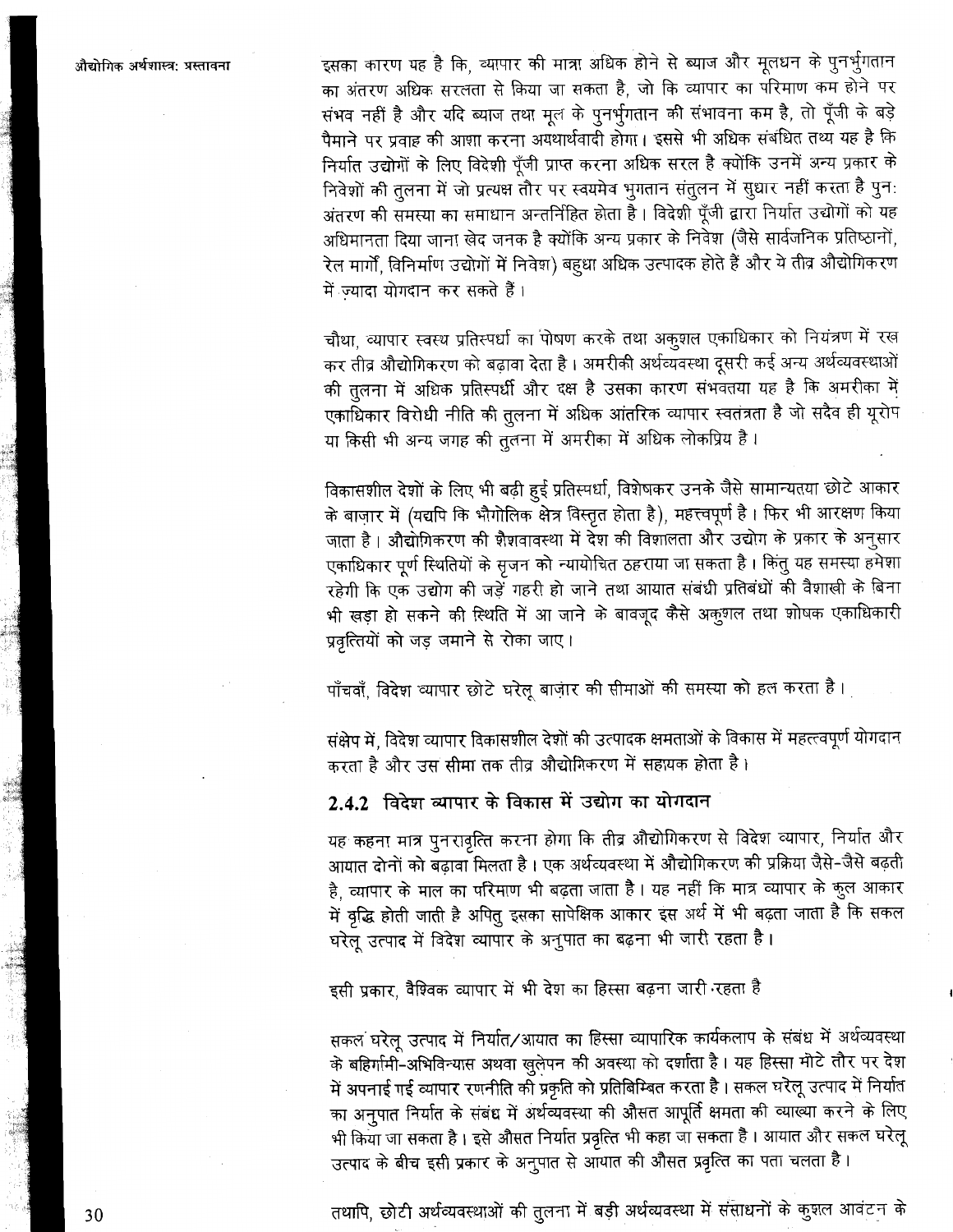अंतर्गत उत्पादन में निर्यात का उपयुक्त हिस्सा स्पष्ट तौर पर कम होगा। विश्व व्यापार में निर्गति का हिस्सा विश्व अर्थव्यवस्था में राष्ट्र के रूप में देश के महत्त्व को दर्शाता है।

उद्योग और क्षेत्रगत सहलग्नता (अनुबंध)

आगे, निर्यात के मूल्य में परिवर्तनों की तुलना आयात के मूल्य में परिवर्तनों से की जा सकती है ||इन दोनों चरों (प्रभावित करने वाली वस्तूओं) के बीच संबंध को आयात-निर्यात मूल्य-स्थिति के रूप में जाना जाता है; अर्थात् मूल्य जिस पर निर्यात का विनिमय आयात के लिए होता है; यदि निर्यात मूल्य आयात मूल्य की तुलना में वृद्धि दर्शाता है तो आयात-निर्यात मूल्य-स्थिति को अनूकूल कहा जाता है। अनुकूल आयात-निर्यात मूल्य-स्थिति का यह अर्थ है कि एक देश निर्यात मूल्य की अपेक्षा अधिक मूल्य में आयात कर सकता है। इसके विपरीत यदि आयात-निर्यात मुल्य-स्थिति प्रतिकृल है तो एक देश को अपने आयात की मात्रा के लिए कहीं अधिक मात्रा में निर्गत करना होगा ।

व्यापार के मूल्य से भी अधिक महत्त्वपूर्ण व्यापार का संघटन है। व्यापार के संघटन से एक अर्थव्यवस्था की संरचना और विकास के स्तर का पता चलता है। उदाहरण के लिए, अधिकांश विकासशील देश अपने निर्यात आय के लिए कुछ प्राथमिक वस्तुओं पर निर्भर करते हैं, ये देश कृषि क्षेत्र के कच्चे मालों का निर्यात और विनिर्मित औद्योगिक उत्पादों का आयात करते हैं, इस प्रकार वे मूल्य-संवर्द्धन के लाभ से वंचित रह जाते हैं। एक अर्थव्यवस्था में औद्योगिकरण जैसे-जैसे बढ़ता है, इसका व्यापार भी विविधतापूर्ण होता चला जाता है और यह कुकै ही देशों पर निर्भर नहीं रह जाता है। इस संबंध में, यह पूछा जा सकता है कि क्या निर्यात के लिए बाज़ार और आयात के लिए आपूर्ति के स्रोतों का केन्द्रीकरण हुआ है अथवा विकेन्द्रीकरण ।

विदेश व्यापार की सम्पूर्ण संरचना--मूल्य, संघटन और दिशा–बहुत हद तक सरकार द्वारा अपनाई गईं व्यापार नीति से निर्धारित होती है।

व्यापार नीति से अभिप्राय उन सभी नीतियों से है जिसका किसी देश के व्यापार व्यवहार पर प्रत्यक्ष अथवा परोक्ष प्रभाव पडता है। विभिन्न नीतियों का ब्यौरा देश में अपनाई गई व्यापक व्यापार रणनीति पर निर्भर करता है: और व्यापार रणनीति नियोजकों द्वारा अपनाई गई व्यापक विकास रणनीति पर निर्भर करता है।

मोट्टे तौर पर दो प्रमुख व्यापार नीतियों की पहचान निम्नवत् की जा सकती है:

- अन्तर्मुखी (Inward-oriented) व्यापार नीति; और
- बहिर्मूखी (Outward-oriented) व्यापार नीति।

एक व्यापक ढाँचे में, अन्तर्मुखी व्यापार नीति का अभिप्राय उन सभी नीतियों से है जो विदेशी संसाधनों पर निर्भरता को हतोत्साहित करती है। इस रणनीति के अंतर्गत, इसके अतिवादी स्वरूप में किसी भी विदेशी सहायता की अनुमति नहीं होती है, उत्पादन के कारकों को देश के अंदर लाने अथवा देश से ले जाने की अनुमति नहीं होती है, किसी भी बहुराष्ट्रीय निगम के लिए कोई स्थान नहीं होता है और अन्तरराष्ट्रीय संचार की स्वतंत्रता नहीं होती है।

प्राथमिक वस्तुओं के निर्यात की तूलना में, विनिर्मित वस्तुओं के निर्यात से अधिक मूल्यसंवर्द्धन ला<mark>भ प्राप्त होता है क्योंकि वह प्रसंस्करण के कई चरणों से होकर गुजरता है। विनिर्मित क्षेत्र</mark> का शेष अर्थव्यवस्था से अधिक सहलग्नता होता है और इसलिए प्राथमिक वस्तुओं के निर्यात की अपेक्षा इन क्षेत्रों से निर्यात का शेष क्षेत्रों पर अधिक अनुकूल प्रभाव पड़ता है।

जिन वस्तुओं का व्यापार किया जाता है उन्हें अन्य विभिन्न मापदंडों के द्वारा भी वर्गीकृत किया जा सकता है जैसे उत्पादन की प्रति इकाई में किया गया मूल्यसंवर्द्धन, श्रम की उत्पादकता,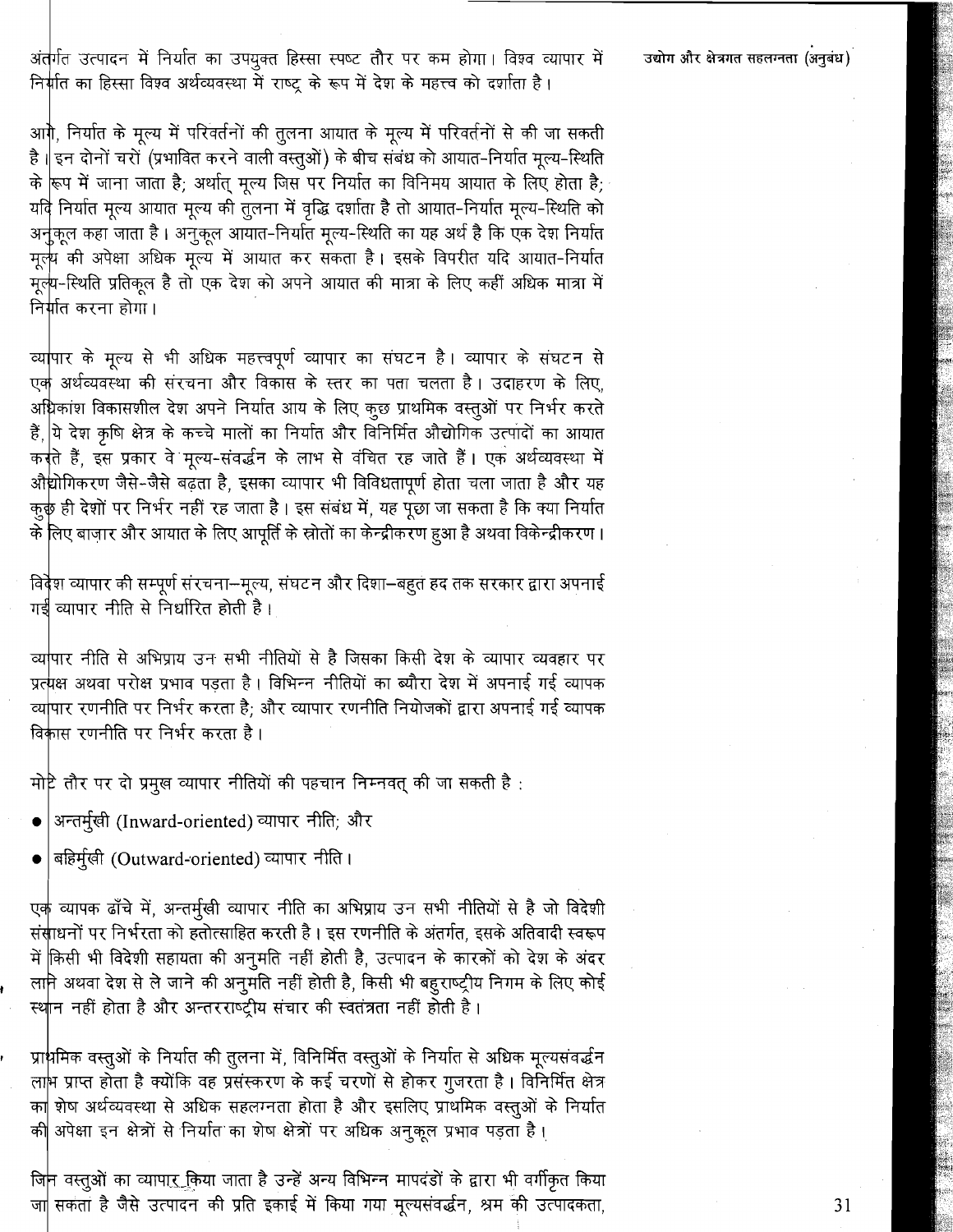उत्पादन में पूँजी प्रधानता, पश्चानुबंध और अग्रानुबंध की शक्ति इत्यादि। इन वर्गों में व्यापार के वस्तू संघटन में परिवर्तन के परिणामस्वरूप आय के सृजन, रोजगार प्रभाव और सहलग्नता प्रभाव के माध्यम से समग्र औद्योगिकरण इत्यादि के संबंध में संरचनात्मक परिवर्तन होता है।

औद्योगिकरण का परिमाण व्यापार की दिशा को भी प्रभावित करता है। औद्योगिकरण की प्रक्रिया जैसे-जैसे आगे बढ़ती है और व्यापार का विविधिकरण होता है. एक देश को अपने निर्यात के लिए नया बाजार खोजना पडता है। आयात के मामले में भी चयन का अवसर बढ जाता है। देश का सतत् वृद्धिशील वर्तमान विश्व अर्थव्यवस्था के साथ व्यापार शुरू हो जाता है।

इस अतिशय अन्तर्मुखी ढाँचा के ठीक विपरीत बहिर्गामी ढाँचा है जिसमें पुँजी, श्रम, माल, बहराष्ट्रीय उपक्रमों के आने-जाने की छूट होती है और संचार की आजादी रहती है। विनिर्मित औद्योगिक मालों का निर्यात और औद्योगिक कच्चे मालों, पूँजीगत उपस्करों तथा तकनीकी जानकारी का आयात बढ जाता है। देश में अतिशय अन्तर्मुखी अभिविन्यास का अस्तित्व नहीं के बराबर रह जाता है।

अलग-अलग देशों में अलग-अलग समय और काल में अलग-अलग मात्रा में अन्तर्मुखी तथा बहिर्गामी अभिविन्यास देखा गया है।

### बहिर्गामी अभिविन्यास के पक्ष में तर्क

बहिर्गामी अभिविन्यास के पक्षधर तर्क देते हैं कि खुलापन अच्छे शैक्षणिक प्रभावों, नए विचारों और नई तकनीकों को लाने, संगठन के नए रूपों के विकास इत्यादि में उपयोगी होता है। उनका विश्वास है कि मुक्त-व्यापार से व्यापार के माध्यम से सीखने को प्रोत्साहन मिलता है तथा अर्थव्यवस्था के गतिमान परिवर्तन से उच्चतर जीवन स्तर की प्राप्ति होती है। मुक्त-व्यापार में सबकी जीत है, सभी व्यापारिक साझीदारों को उनकी घरेलू संस्थाओं और नीतियों में विविधता होने पर भी उत्पादकता में सूधार से लाभ ही लाभ होता है।

# अन्तर्मुखी अभिविन्यास के पक्ष में तर्क

अन्तर्मुखी अभिविन्यास के पक्षधर इन तर्कों के विरुद्ध यह दलील देते हैं कि अन्तर्मुखी अभिविन्यास नीतियों से घरेलू प्रतिभा को प्रोत्साहन मिलता है, स्वयं ही कोई काम करना सीखता है, घरेलू प्रौद्योगिकीय विकास और उत्पादों की धारणीय शंखला को प्रोत्साहन मिलता है तथा बाहरी विश्व के प्रदर्शन के बुरे प्रभावों से बचा जा सकता है। विकासशील और विकसित देशों के बीच विकास के अंतराल के मद्देनजर भी अनिवार्य नीति के रूप में अन्तर्मूखी अभिविन्यास के पक्ष में दलील दी जाती है।

उत्पादन में वृद्धि, रोजगार, आय के सृजन और आय संबंधी असमानता के संबंध में इन दो प्रकार की रणनीतियों के प्रभाव भी अलग-अलग तरह के हो सकते हैं और इस संदर्भ में कोई सामान्य निष्कर्ष नहीं निकाला जा सकता है।

### बोध प्रश्न 2

1) उद्योग कृषि क्षेत्र के विकास में किस प्रकार से योगदान कर सकता है, किन्हीं पाँच तरीकों का उल्लेख कीजिए।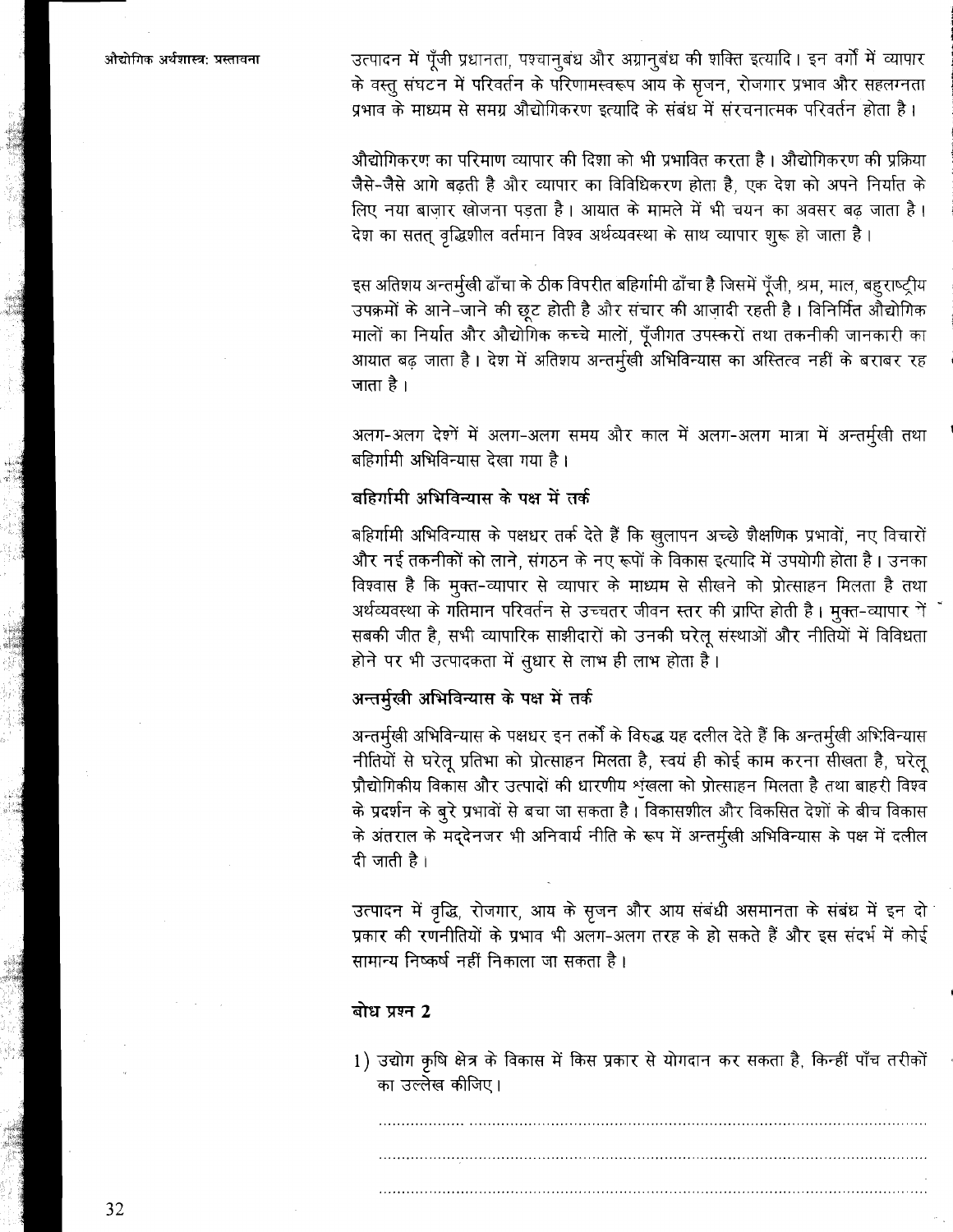2) विदेश व्यापार किस तरह से एक अर्थव्यवस्था के तीव्र औद्योगिकरण में सहायक होता है?  $3$ ) किस प्रकार तीव्र औद्योगिकरण एक देश के विदेश व्यापार की संरचना को प्रभावित करता है? 4) एक विकासशील अर्थव्यवस्था में तीव्र औद्योगिकरण की प्रक्रिया में कृषि किस प्रकार योगदान करता है? किन्हीं चार का उल्लेख करें।

#### औद्योगिकरण, घरेलू व्यापार और परिव<mark>ह</mark>न  $2.5$

पिछले भाग में हमने औद्योगिकरण और विदेश व्यापार के बीच सहलग्नताओं की प्रकृति का परीक्षण किया। औद्योगिकरण का घरेलू व्यापार और परिवहन के साथ भी समान रूप से सुदृढ़ सहलग्नता है।

# 2.5.1 औद्योगिकरण और घरेलू व्यापार

किसी अर्थव्यवस्था के औद्योगिकरण का घरेलू व्यापार की स्थिति पर तत्काल प्रभाव पड़ता है। विनिर्मित वस्तुओं के उत्पादन में वृद्धि से व्यापारिक माल के कारोबार में वृद्धि होती है। इन बढ़े हुए कारोबार का क्रमिक प्रभाव घरेलू व्यापार के विभिन्न क्षेत्रों तक होता है।

इसी प्रकार, यदि घरेलू व्यापार को तीव्रगति से औद्योगिकरण करने वाली अर्थव्यवस्था की जरूरतों को पूरा करने के लिए सक्षम नहीं बनाया जाता है तो यह कमी एक गंभीर बाधा बन संकती है ।

अपर्याप्त व्यापार प्रबन्धों के परिणामस्वरूप उत्पादकों के पास बड़े पैमाने पर माल का संचय हो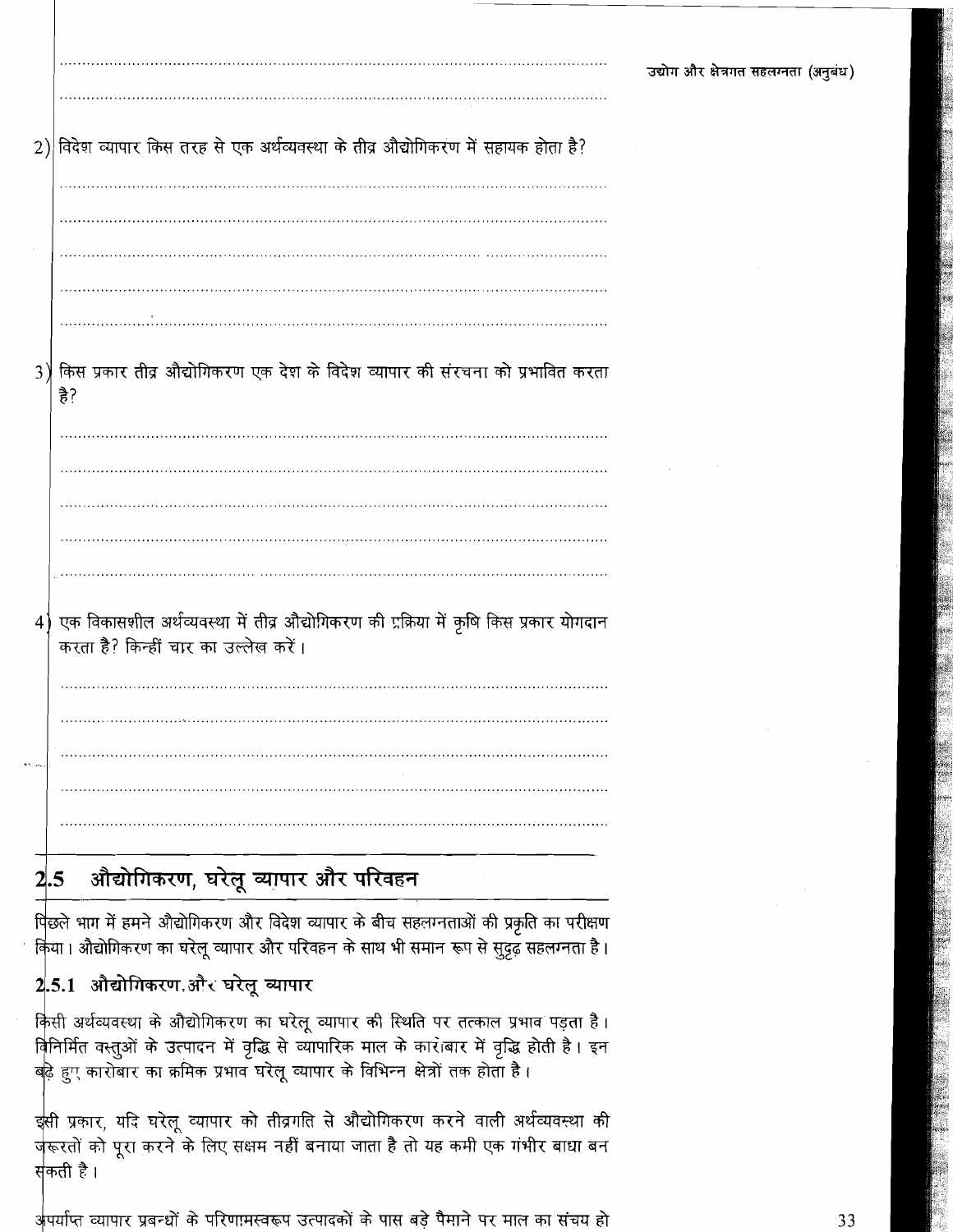सकता है। यह उत्पादकों को उत्पादन कम करने तथा और निवेश नहीं करने के लिए बाध्य कर सकता है।

इसी प्रकार, गै़र जिम्मेदाराना व्यापार निविष्ट वस्तुओं (आदानों) की आपूर्ति लाइन को भी बाधित कर सकता है। कच्चे मालों और अर्ध निर्मित वस्तुओं के सुगम प्रवाह पर प्रतिकूल प्रभाव पड़ सकता है।

दोनों ही अवस्थाओं में औद्योगिक उत्पादन प्रभावित होगा तथा दीर्घकाल में यह औद्योगिक निवेश को बूरी तरह से प्रभावित कर सकता है।

### 2.5.2 औद्योगिकरण और परिवहन

यहाँ, पुन: दोनों के बीच सहलग्नता स्पष्ट है। अच्छी परिवहन प्रणाली से तीव्र औद्योगिकरण को गति मिलता है और तीव्र औद्योगिकरण से अच्छी परिवहन प्रणाली को बढ़ावा मिलता है।

एक अच्छी और तत्पर परिवहन प्रणाली कई प्रकार से तीव्र औद्योगिकरण को सुगम बनाती है।

सबसे पहले, परिवहन उत्पादन का एक हिस्सा है; परिवहन प्रणाली में सुधार से उत्पादक मालों की लागत में कमी आती है और परिणामस्वरूप उनके मूल्य में कमी होती है। सस्ते परिवहन का उत्पादन के लागत पर प्रत्यक्ष और परोक्ष दोनों ही प्रभाव पडते हैं।

परिवहन की दरों में कमी का सीधा प्रभाव यह होता है कि संयोजक (असेम्बलिंग) कच्चे मालों और तैयार उत्पादों के नौवहन के लिए खर्च में कमी करके अथवा व्यावसायिक यात्रा के खर्च को कम करने से कूल उत्पादन लागत में कमी आती है।

परोक्ष रूप से सस्ता परिवहन श्रम विभाजन और बड़े पैमाने पर उत्पादन के माध्यम से कुशल निष्कासन और विनिर्माण को अधिक संभव बना कर उत्पादन लागत को कम करता है।

दूसरा, परिवहन से श्रम विभाजन संभव हो जाता है क्योंकि इससे सुदूरवर्ती स्थानों से उत्पादों को लाना संभव हो जाता है और इस प्रकार समझ में आने वाली जरूरत की सभी वस्तुओं का स्थानीय स्तर पर उत्पादन करने की आवश्यकता से बचा जा सकता है। इस प्रकार प्रत्येक आर्थिक क्षेत्र उन वस्तुओं अथवा सेवाओं पर अपना ध्यान केन्द्रित कर सकता है जो या तो प्रदत्त प्राकृतिक संसाधनों अथवा ऐतिहासिक विकास के परिणामस्वरूप उनके सबसे अनुकूल हो। इस प्रकार, इससे उपलब्ध संसाधनों का बेहतर आर्थिक उपयोग संभव होता है।

तीसरा, परिवहन से बाज़ार के आकार के विस्तार में सहायता मिलती है। कोई भी आधुनिक बड़ा उत्पादक केवल स्थानीय बाज़ार पर ही निर्भर रहकर काम नहीं कर सकता है। स्पष्ट है, बड़े पैमाने पर उत्पादन तभी संभव है जब बाज़ार का विस्तार देशव्यापी अथवा कुछ मामलों में विश्व व्यापी हो।

चौथा, परिवहन सम्पदा के उपयोग से भी संबंधित है। इससे उपभोक्ता वस्तुओं की गुणवत्ता और विविधता बढ़ती है और इसके परिणामस्वरूप भी आवश्यकताएँ और बढ़ती हैं । सस्ते परिवहन के कारण उत्पादन लागत में कमी आती है और उत्पादन बढ़ता है। अधिक विविधतापूर्ण वस्तुएँ उपलब्ध होती हैं क्योंकि परिवहन से ये वस्तुएँ उन समुदायों तक भी पहुँचती हैं जो उत्पादन स्थल के समीप नहीं रहते हैं।

संक्षेप में, परिवहन तीव्र औद्योगिकरण का एक महत्त्वपूर्ण तत्व है; और परिवहन की पर्याप्त व्यवस्था के बिना औद्योगिकरण की कल्पना नहीं की जा सकती है।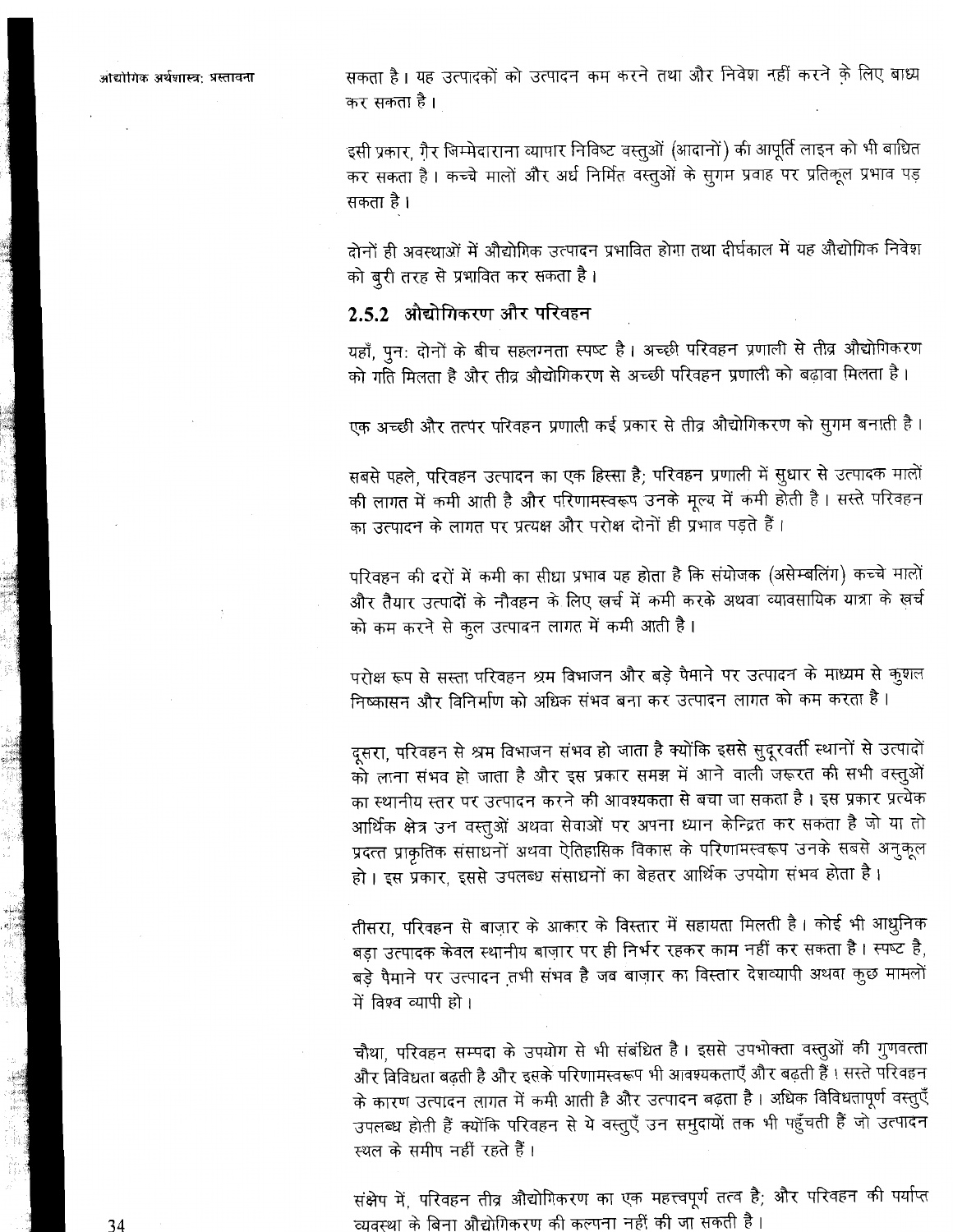बहीं, तीव्र औद्योगिकरण से परिवहन प्रणाली के विकास में भी सहायता मिलती है । तीव्र औद्योगिकरण .<br>कई प्रकार से परिवहन प्रणाली को प्रभावित करता है।

.<br>सर्वप्रथम, तीव्र औद्योगिकरण की प्रक्रिया में कच्चे माल, अर्धनिर्मित मालों, निर्मित उत्पादों और ।<br>श्रम शक्ति का बडे पैमाने पर परिवहन अन्तर्निहित है । ये परिवहन क्षेत्र के लिए माँग पैदा करते .<br>हैं। परिवहन क्षेत्र में अधिक निवेश और इसके विस्तार की संभावना बढ जाती है और यह क्षेत्र .<br>लाभप्रद बन जाता है ।

.<br>दूसरे, औद्योगिकरण के परिणामस्वरूप द्रुत और अधिक सक्षम तथा तत्पर परिवहन के साधनों .<br>सड़क, रेलमार्ग, हवाई मार्ग, नौवहन इत्यादि को लाभ पहूँचता है । इससे परिवहन की गति बढ़ती .<br>है और परिणामस्वरूप प्रति इकाई लागत घटती है। लागत में गिरावट के एक अंश का लाभ .<br>अंतिम उपयोगकर्ता तक पहँचता है जिससे माँग बढ़ती है और इसके साथ ही परिवहन के लिए भी माँग की वृद्धि होती है।

.<br>संक्षेप में, तीव्र औद्योगिकरण का परिवहन के साथ पश्चानुबंध और अग्रानुबंध दोनों सहलग्नता .<br>हैं। दोनों एक-दूसरे के लिए पूरक की भाँति कार्य करते हैं।

#### औद्योगिकरण और आधारभूत संरचना  $2.6$

.<br><sub>सह स्</sub>वयं सिद्ध है कि तीव्रं औद्योगिकरण के लिए पर्याप्त आधारभूत संरचना की आवश्यकता होती .<br>है। वहीं यह भी सामान्यतया स्वीकार किया जाता है कि एक देश विशेष में विकास के दिए गए .<br>स्तर पर निर्दिष्ट मात्रा में परिवहन क्षमता विद्यमान होती है ।

ग्रीथापि, इन क्षमताओं के निर्धारण और निवेश के निहित दर पर सर्वसम्मति नहीं है।

भीद्योगिक विकास में आधारभूत संरचना की भूमिका पर समकालीन मत मुख्य रूप से विचार के द्दी अलग-अलग सम्प्रदायों का प्रतिनिधित्व करते हैं ।

के) पहले सम्प्रदाय का मानना है कि आधारभूत संरचना का विकास अन्य आर्थिक कार्यकलापों के विकास से पहले होना चाहिए। इसलिए आधारभूत संरचना में निवेश क्षमता में कमी पर नहीं अपितू भावी माँग के पूर्वानूमान पर आधारित होना चाहिए। इस तर्क के पीछे यह युक्ति है कि जैसे ही एक बार आधारभूत संरचना क्षमताओं का सृजन हो जाता है, उससे कई प्रकार की बाहय मितव्ययिता का सृजन होता है, जिससे अन्य आर्थिक कार्यकलापों में उपयोग किए जाने वाले आदानों के लागत में कमी आ जाती है। इससे उपयोग में नहीं लाए गए और आंशिक तौर पर उपयोग में लाए गए संसाधनों के दोहन के लिए जबर्दस्त प्रेरणा मिलती है जो अन्यथा आधारभूत संरचना सुविधाओं की कमी के कारण बेकार पडे रहते।

आधारभूत संरचना क्षमताओं का भावी माँगों के पूर्वानूमान पर सृजन दो सूदृढ़ यूक्तियुक्त कारणों पर आधारित है:

- आधारभूत संरचना अविक्रेय वस्तू है अर्थात् इसकी सेवाओं का आयात नहीं किया जा सकता  $\mathbf{i})$ है ।
- आधारभूत संरचना में निवेश एकमुश्त और अधिक मात्रा में होता है। इसलिए, आधारभूत  $\ddot{\mathbf{i}}$ संरचना में व्यावसायिक लाभ के आधार पर निवेश करने का औचित्य नहीं होने पर भी इसके लिए निधियां आवंटित करना आवश्यक है । निवेश की भारी राशि से भी यह अनिवार्य

उद्योग और क्षेत्रगत सहलग्नता (अनुबंध)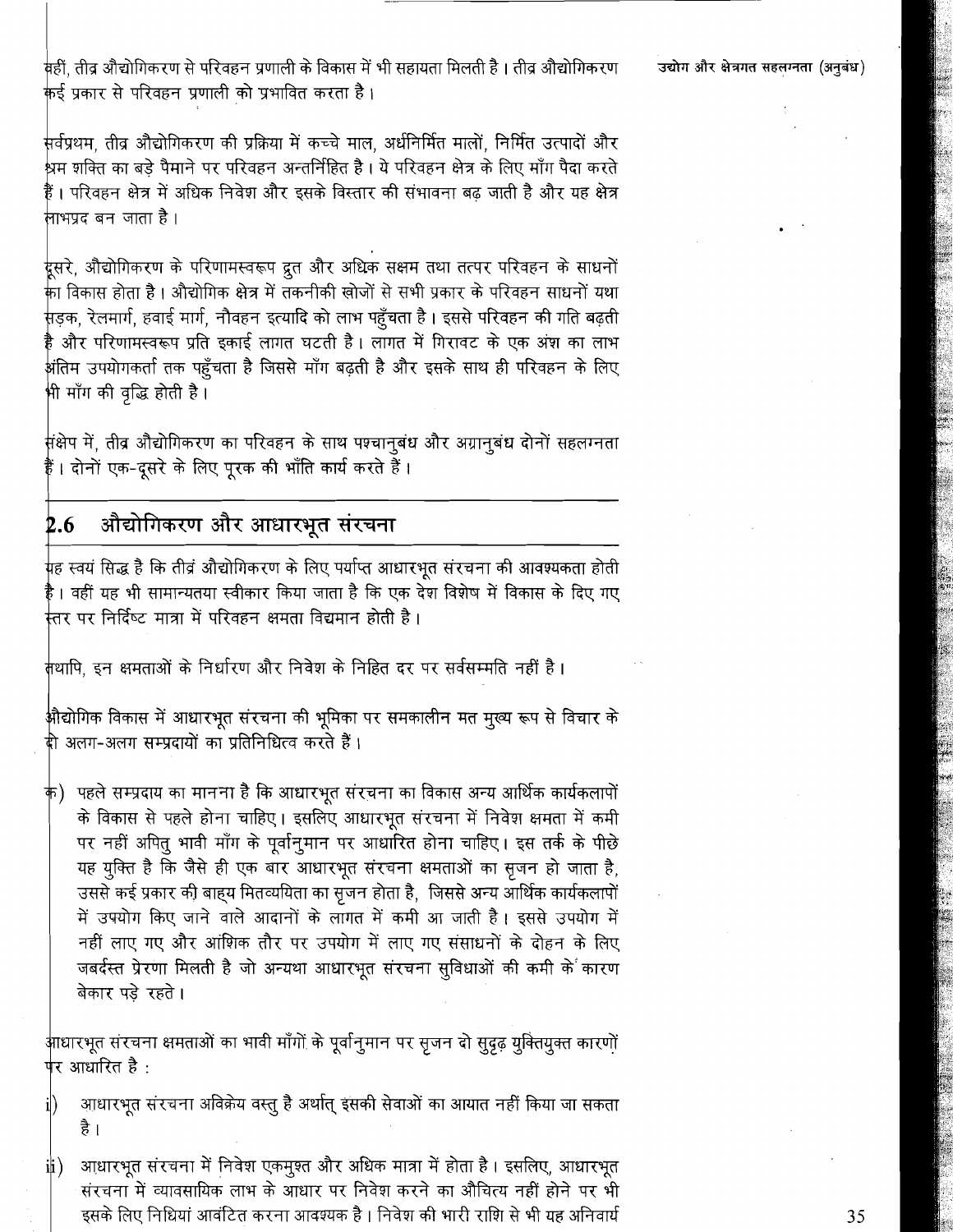हो जाता है कि यदि हम आधारभूत संरचना से सम्बद्ध बड़े पैमाने की मितव्ययिता का लाभ उठाना चाहते हैं तो तात्कालिक माँग की अपेक्षा कहीं अधिक बड़े क्षमता का सृजन करना होगा ।

ख) दूसरे सम्प्रदाय के लोगों का विचार इसके ठीक विपरीत है तथा उनका तर्क है कि आधारभूत संरचना सुविधाओं का निर्माण जहाँ अवरोध हो वहाँ और क्षमता की कमी की स्थिति में किया जाना चाहिए न कि उस माँग की प्रत्याशा में जो भविष्य में कभी उत्पन्न ही नहीं होगा। इस विचार का औचित्य दो तरह से है : दीर्घकालीन निवेश में अन्तर्निहित जोखिम एवं अनिश्चितता तथा यह धारणा कि आधारभूत संरचना के विकास के लिए सामान्यतया जिस बड़े पैमाने पर निवेश की आवश्यकता होती है उसके लिए योजना बनाना सरल नहीं है।

किसी देश में एक निश्चित समय में नीति निर्माताओं द्वारा उपर्यूक्त दो विकल्पों में से चाहे जिस भी विकल्प का चयन किया जाए औद्योगिकरण और आधारभूत संरचना एक-दूसरे के पूरक हैं यह बिल्कूल साफ है। दोनों एक-दूसरे को बढ़ावा देते हैं।

#### औद्योगिकरण की अन्य सहलग्नताएँ  $2.7$

औद्योगिक क्षेत्र का अनेक व्यापक और अत्यन्त ही महत्त्वपूर्ण सहलग्नता प्रभाव होता है जिनका किसी देश के आर्थिक विकास पर गत्यात्मक (dvnamic) प्रभाव पडता है। इसे एक उदाहरण से स्पष्ट किया जा सकता है।

एक पिछड़ी हुई कृषि प्रधान अर्थव्यवस्था में यदि किसान उत्पादन की वैज्ञानिक तकनीकों को अपनाना चाहता है तो उसका शिक्षित होना महत्त्वपूर्ण है। इसी प्रकार, शहरी लोगों की शिक्षा और जन साक्षरता को बढ़ावा देने का कार्यक्रम भी उतना ही महत्त्वपूर्ण है। आवासों में प्रकाश की व्यवस्था और पम्पसेटों को ऊर्जीकृत करने के लिए ग्रामीण विद्यूतीकरण आवश्यक है। औद्योगिक क्षेत्र से इन दोनों में सहायता मिल सकती है। विद्युत उत्पादन सरकार को श्रव्य-दृश्य (आडियो-विज़्अल) तकनीकों का उपयोग करने में सहायता कर सकती है जो किसानों तथा शहरी क्षेत्रों में निरक्षरों को शिक्षा देने में सहायक हो सकता है। इस कार्यक्रम में औद्योगिक आदानों की जरूरत होती है। उदाहरण के लिए, विद्युत उत्पादन संयंत्र : जिस पर भारी निवेश की जरूरत होती है, का शूरू में आयात किया जा सकता है है किंतु बिजली के स्विचों तथा फिटिंगों, तार और केबुल, बल्बों इत्यादि का विनिर्माण स्थानीय स्तर पर ही किया जा सकता है। इलैक्ट्रॉनिक उद्योग की स्थापना से उस सीमा तक जन शिक्षा कार्यक्रम में सहायता मिल सकती है जहाँ तक कि इस उद्देश्य के लिए विभिन्न मीडिया का उपयोग किया जा सके।

उद्योग न सिर्फ आधुनिक विज्ञान और प्रौद्योगिकी के आरम्भ के लिए अपेक्षित आदानों का ही उत्पादन करता है अपित् उद्यमियों, वैज्ञानिकों, इंजीनियरों, तकनीशियनों, लेखाकारों, अर्थशास्त्रियों इत्यादि जैसे तकनीकी रूप से दक्ष व्यक्तियों की सेना खड़ी करने में भी मदद करता है जो आर्थिक विकास के लिए इन आदानों का सक्रिय उपयोग करते हैं।

इस प्रकार यह देखा जा सकता है कि आर्थिक विकास को उत्प्रेरित करने वाले कारकों पर औद्योगिकरण का व्यापक सहलग्नता प्रभाव है।

### बोध प्रश्न 3

1) औद्योगिकरण और घरेलू व्यापार के बीच संबंध की जाँच कीजिए।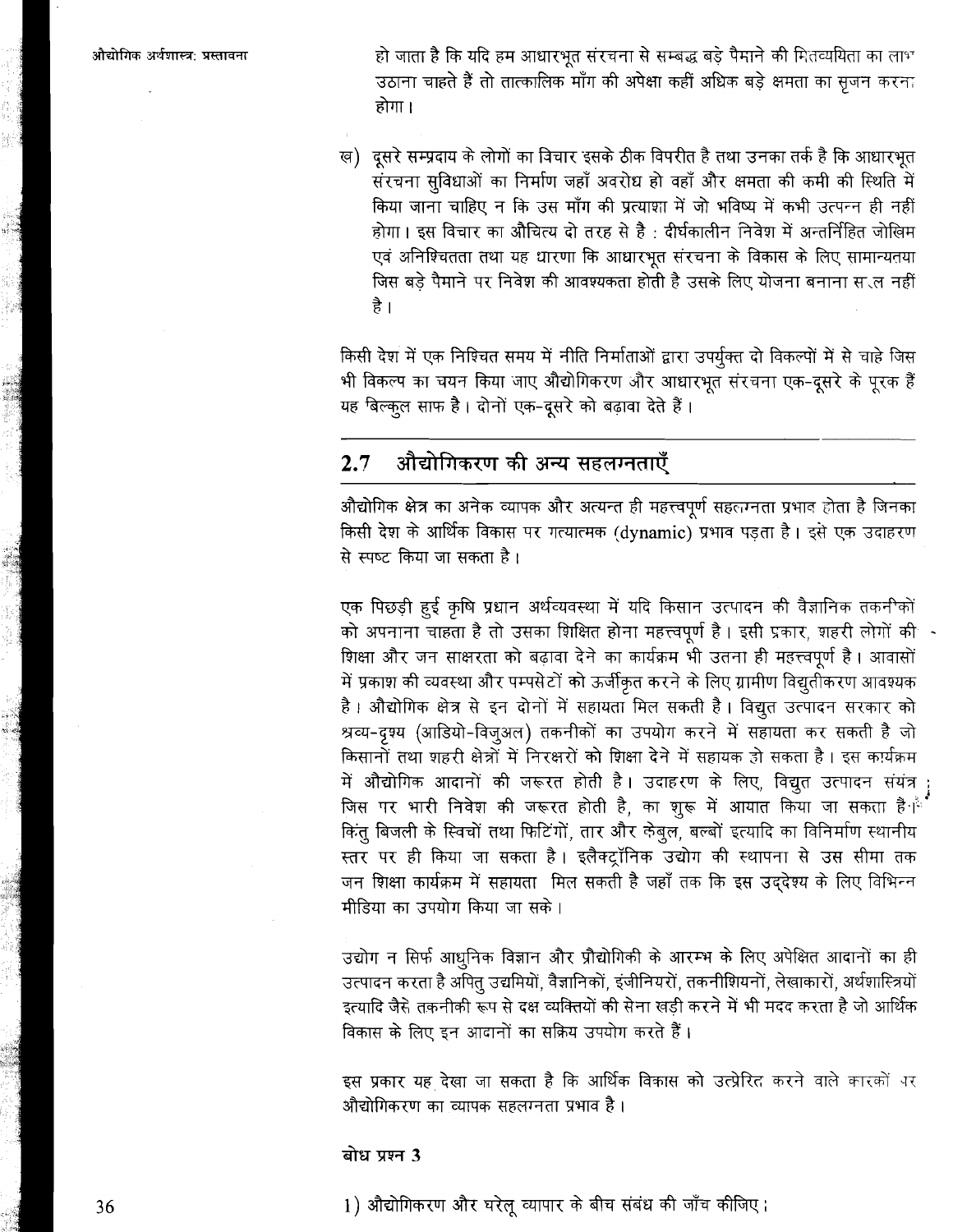उद्योग और क्षेत्रगत सहलग्नता (अनुबंध)

37

2) उद्योग और अर्थव्यवस्था के परिवहन क्षेत्र के बीच सहलग्नता की प्रकृति की जाँच करें। 3) आधारभूत संरचना में निवेश औद्योगिक विकास से पहले होना चाहिए या बाद में?

#### $2|8$ सारांश

सामान्यतया आर्थिक विकास का अभिप्राय औद्योगिकरण ही है। तथापि, औद्योगिक क्षेत्र में विकास कार्यक्रमों को पृथक् रूप से नहीं देखा जा सकता। अर्थव्यवस्था के सभी अन्य क्षेत्रों अर्थात् कृषि, व्यापार, परिवहन, आधारभूत संरचना इत्यादि के साथ उद्योग की निकट सहलग्नता है। उद्योग और इन क्षेत्रों में से प्रत्येक के बीच इस प्रकार की सहलग्नता है कि उनमें से सभी एक दूसरे के पूरक हैं। अर्थव्यवस्था में एक क्षेत्र के विकास को अन्य क्षेत्रों के विकास से अलग करके नहीं देखा जा सकता है। इसलिए, किसी भी सतत् आर्थिक विकास कार्यक्रम में अर्थव्यवस्था के सभी क्षेत्रों के संतुलित विकास की योजना तैयार करना महत्त्वपूर्ण है।

#### शब्दावली 2.9

| संкचनात्मक परिवर्तन       | एक अर्थव्यवस्था में विभिन्न क्षेत्रों के सापेक्षिक<br>महत्त्व में परिवर्तन । |
|---------------------------|------------------------------------------------------------------------------|
| आधारभूत सरचना             | उत्पादन क्षेत्र के लिए अपेक्षित सहायक सेवाओं<br>की संरचना।                   |
| आधेर्शेष                  | कुल उत्पादन और कुल उपभोग के स्तर में<br>अतर ।                                |
| श्र्रम का सीमान्त उत्पादन | श्रम की एक अतिरिक्त इकाई के नियोजन से<br>कल उत्पादन में हई वृद्धि।           |